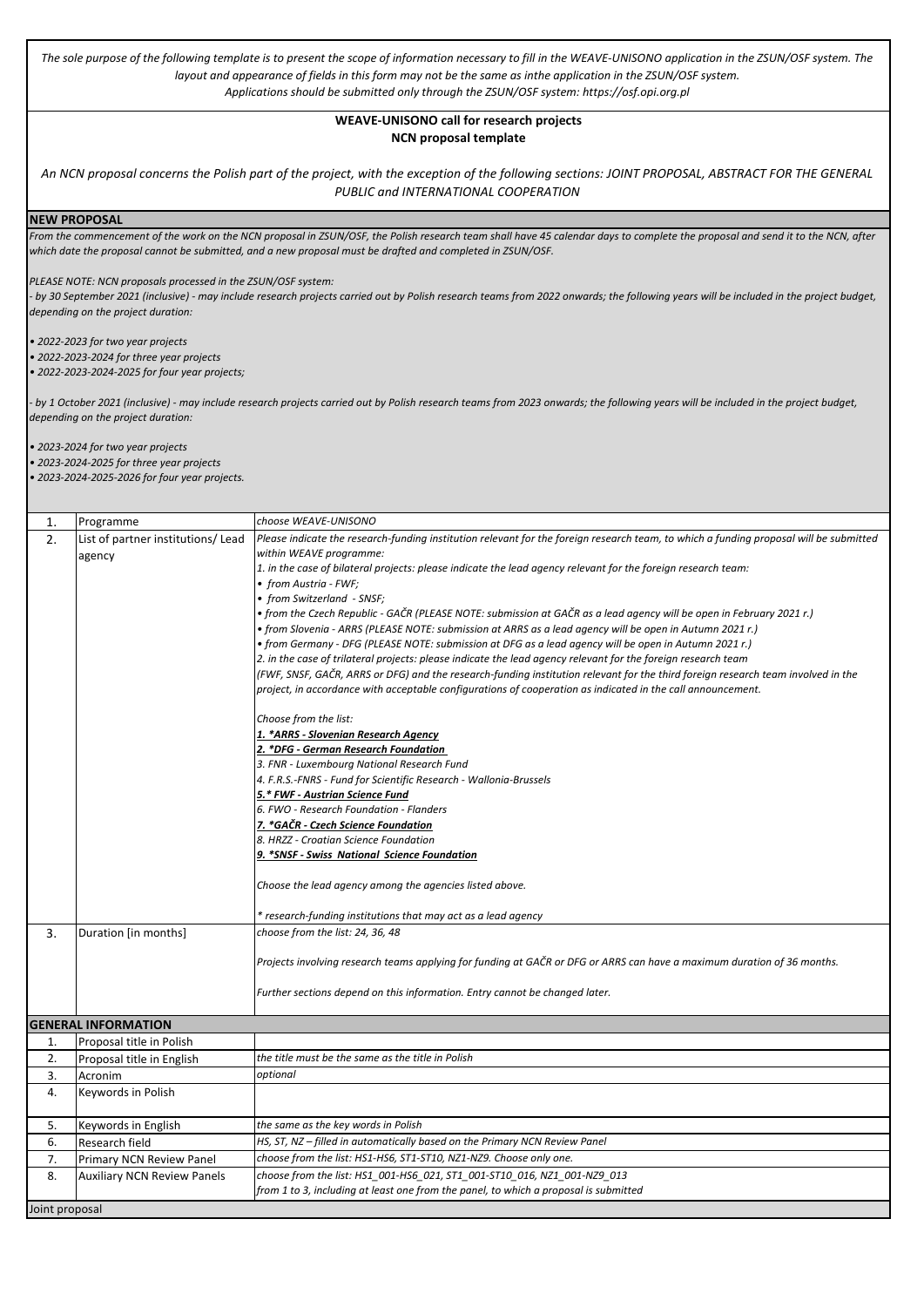| 1.               | Joint proposal                                      | Please upload the joint proposal submitted on the international level, in a PDF format.                                                                              |
|------------------|-----------------------------------------------------|----------------------------------------------------------------------------------------------------------------------------------------------------------------------|
|                  |                                                     | The NCN approves files without any signature, with scanned signature or electronic signature.                                                                        |
|                  |                                                     | The "Scanned document" function allows you to submit files without signatures as well as scans of documents with signatures.                                         |
|                  |                                                     |                                                                                                                                                                      |
|                  |                                                     |                                                                                                                                                                      |
| 2.               |                                                     | Additional documents subbmited  Only if additional documents are submitted on the international level; in such a case please merge all documents in one PDF file and |
|                  | on the international level                          | attach below.                                                                                                                                                        |
|                  |                                                     | The NCN approves files without any signature, with scanned signature or electronic signature.                                                                        |
|                  |                                                     | The "Scanned document" function allows you to submit files without signatures as well as scans of documents with signatures.                                         |
|                  |                                                     |                                                                                                                                                                      |
|                  |                                                     |                                                                                                                                                                      |
| <b>APPLICANT</b> |                                                     |                                                                                                                                                                      |
|                  |                                                     | 1. Higher Education entity                                                                                                                                           |
| 1.               | Applicant's status                                  |                                                                                                                                                                      |
|                  |                                                     | 2. Federation of science and HE entities                                                                                                                             |
|                  |                                                     | 3. Research institute of the Polish Academy of Sciences                                                                                                              |
|                  |                                                     | 4. Research institute                                                                                                                                                |
|                  |                                                     | 5. International research institute                                                                                                                                  |
|                  |                                                     | 5a. Łukasiewicz Centre                                                                                                                                               |
|                  |                                                     | 5b. Institute operating within the Łukasiewicz Research Network                                                                                                      |
|                  |                                                     | 6. Polish Academy of Arts and Sciences                                                                                                                               |
|                  |                                                     | 7. Entity involved in research independently on a continuous basis (not listed in sections 1-6)                                                                      |
|                  |                                                     | 8. Group of entities (at least two entities mentioned in sections 1-7 or at least one institution as such together with at least one                                 |
|                  |                                                     | company)                                                                                                                                                             |
|                  |                                                     |                                                                                                                                                                      |
|                  |                                                     | 10. Research centre of the Polish Academy of Sciences                                                                                                                |
|                  |                                                     | 11. Scientific library                                                                                                                                               |
|                  |                                                     |                                                                                                                                                                      |
|                  |                                                     | 13. Legal entity established with registered office in Poland                                                                                                        |
|                  |                                                     | 14. Natural person                                                                                                                                                   |
|                  |                                                     |                                                                                                                                                                      |
|                  |                                                     |                                                                                                                                                                      |
|                  |                                                     | LIST OF ENTITIES: ENTITY STATUS (if the applicant is a natural person or group of entities)                                                                          |
| 1.               | Entity name                                         |                                                                                                                                                                      |
|                  | Country                                             |                                                                                                                                                                      |
|                  | <b>Entity status</b>                                | 1. Higher Education entity                                                                                                                                           |
|                  |                                                     | 2. Federation of science and HE entities                                                                                                                             |
|                  |                                                     | 3. Research institute of the Polish Academy of Sciences                                                                                                              |
|                  |                                                     | 4. Research institute                                                                                                                                                |
|                  |                                                     | 5. International research institute                                                                                                                                  |
|                  |                                                     | 5a. Łukasiewicz Centre                                                                                                                                               |
|                  |                                                     | 5b. Institute operating within the Łukasiewicz Research Network                                                                                                      |
|                  |                                                     | 6. Polish Academy of Arts and Sciences                                                                                                                               |
|                  |                                                     | 7. Entity involved in research independently on a continuous basis (not listed in sections 1-6)                                                                      |
|                  |                                                     |                                                                                                                                                                      |
|                  |                                                     | 9. Scientific and industrial centre                                                                                                                                  |
|                  |                                                     | 10. Research centre of the Polish Academy of Sciences                                                                                                                |
|                  |                                                     | 11. Scientific library                                                                                                                                               |
|                  |                                                     | 12. Company operating as R&D centre                                                                                                                                  |
|                  |                                                     | 13. Legal entity established with registered office in Poland                                                                                                        |
|                  |                                                     |                                                                                                                                                                      |
|                  |                                                     | 15. Company conducting research in another organisational form than laid down in sections 1-13                                                                       |
|                  |                                                     |                                                                                                                                                                      |
|                  |                                                     |                                                                                                                                                                      |
|                  | PARTICIPATING ENTITIES                              |                                                                                                                                                                      |
| 1.               | Entity's name in Polish                             |                                                                                                                                                                      |
|                  |                                                     |                                                                                                                                                                      |
| 2.               | Entity's name in English                            |                                                                                                                                                                      |
|                  |                                                     |                                                                                                                                                                      |
| 3.               |                                                     | only entities with registered office in Poland may be indicated                                                                                                      |
|                  | Country                                             | if the applicant is a group of entities, a leader shall be chosen                                                                                                    |
| 4.               | Leader                                              |                                                                                                                                                                      |
|                  |                                                     | PI's employer acts as the leader of the group of entities                                                                                                            |
| 5.               | Agreement on collaboration for                      | if the applicant is a group of entities, the Agreement on Collaboration between the members of the group of entities is obligatory;                                  |
|                  | the purposes of completion of                       | the Agreement shall concern the project and specify the leader;                                                                                                      |
|                  | the requested research project                      | PDF file, electronic signature or scan of the signed document required                                                                                               |
|                  |                                                     | model document available in the ZSUN/OSF system and call announcement                                                                                                |
|                  | [in Polish]                                         |                                                                                                                                                                      |
|                  |                                                     |                                                                                                                                                                      |
|                  |                                                     |                                                                                                                                                                      |
|                  | <b>INFORMATION ON PARTICIPATING ENTITY/ENTITIES</b> |                                                                                                                                                                      |
| Entity (level 1) |                                                     |                                                                                                                                                                      |
| 1.               | Entity's name in Polish                             |                                                                                                                                                                      |
|                  |                                                     |                                                                                                                                                                      |
| 2.               | Entity's name in English                            |                                                                                                                                                                      |
|                  |                                                     |                                                                                                                                                                      |
| 4.               | Address of registered office                        | street, street No., apartment No., postcode, town/city, voivodeship, country                                                                                         |
| 5.               | Contact information                                 | street, street No., apartment No., postcode, town/city, voivodeship, country, phone No., e-mail, www                                                                 |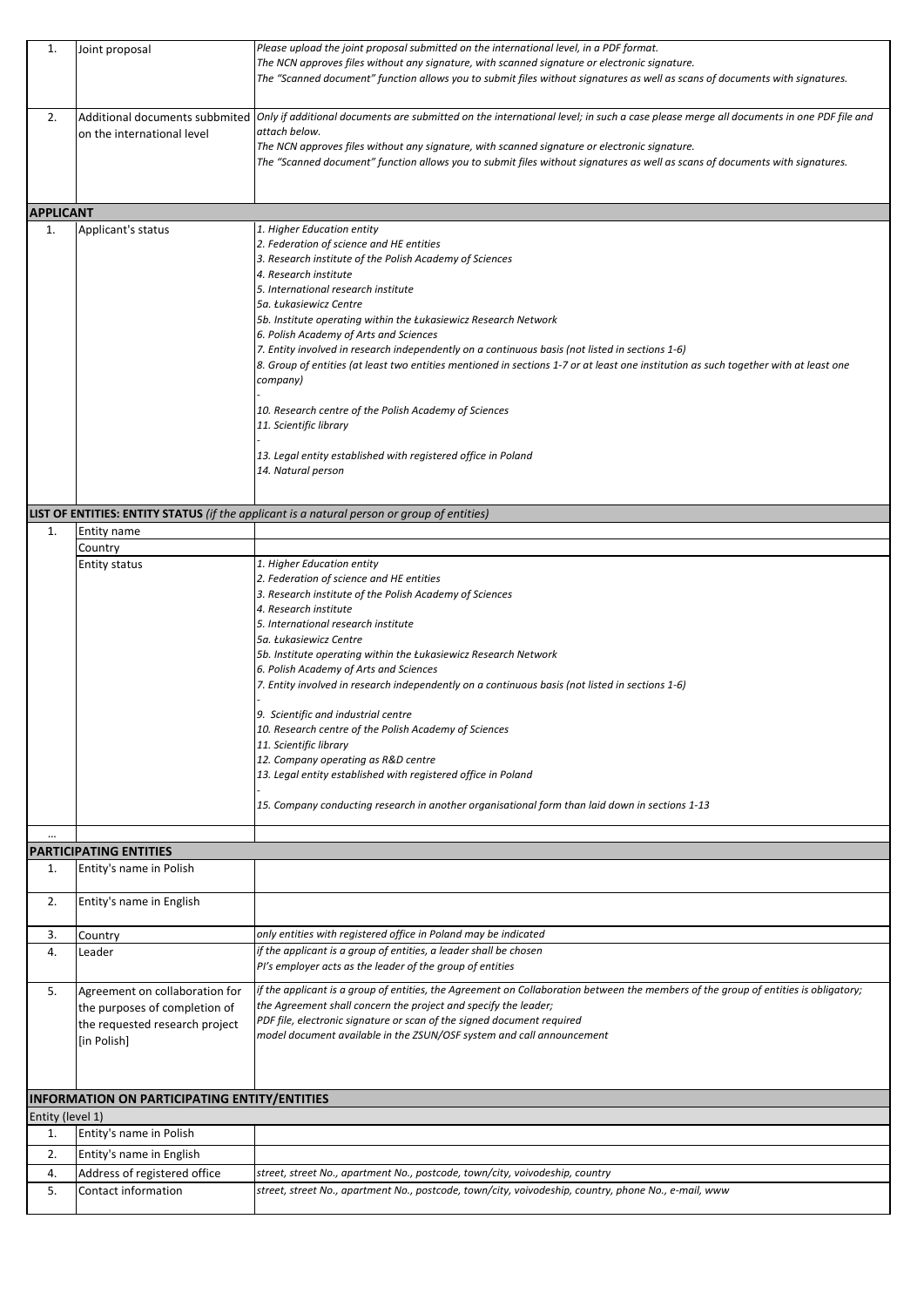| 6.               | ePUAP                                                             | Electronic delivery box ESP (ePUAP)                                                                                                                                                                                                                                          |
|------------------|-------------------------------------------------------------------|------------------------------------------------------------------------------------------------------------------------------------------------------------------------------------------------------------------------------------------------------------------------------|
|                  |                                                                   | Correspondence concerning the proposal, including the funding decision, shall be sent to the Electronic Delivery Box address. ESP                                                                                                                                            |
|                  |                                                                   | (ePUAP).                                                                                                                                                                                                                                                                     |
|                  |                                                                   |                                                                                                                                                                                                                                                                              |
|                  |                                                                   |                                                                                                                                                                                                                                                                              |
| 7.               | Does the entity belong to the<br>public finances sector? (YES/NO) |                                                                                                                                                                                                                                                                              |
|                  |                                                                   |                                                                                                                                                                                                                                                                              |
|                  |                                                                   |                                                                                                                                                                                                                                                                              |
|                  |                                                                   |                                                                                                                                                                                                                                                                              |
| 8.               | If YES, classification of entities                                | 1. Public authorities, including government administration authorities, state control and law protection authorities as well as courts                                                                                                                                       |
|                  | according to the Act on Public                                    | and tribunals<br>2. Local government units and their associations                                                                                                                                                                                                            |
|                  | Finances                                                          | 2.a Metropolitan associations                                                                                                                                                                                                                                                |
|                  |                                                                   | 3. Budgetary units                                                                                                                                                                                                                                                           |
|                  |                                                                   | 4. Local government budgetary enterprises                                                                                                                                                                                                                                    |
|                  |                                                                   | 5. Executive agencies                                                                                                                                                                                                                                                        |
|                  |                                                                   | 6. Public sector entrprises                                                                                                                                                                                                                                                  |
|                  |                                                                   | 7. Special purpose state funds                                                                                                                                                                                                                                               |
|                  |                                                                   | 8. Polish Social Insurance Institution (ZUS) and funds under its management, as well as the Agricultural<br>Social Insurance Fund (KRUS) and funds managed by its President                                                                                                  |
|                  |                                                                   | 9. Polish National Health Fund (NFZ)                                                                                                                                                                                                                                         |
|                  |                                                                   | 10.a Independent public health care centres, self-governing independent public health care centres                                                                                                                                                                           |
|                  |                                                                   | 10.b Independent public health care centres, other independent public health care centres                                                                                                                                                                                    |
|                  |                                                                   | 11. Public higher education (HE) institutions                                                                                                                                                                                                                                |
|                  |                                                                   | 12. Polish Academy of Sciences and its orgaisational units                                                                                                                                                                                                                   |
|                  |                                                                   | 13.a Cultural institutions financed by state or local government, cultural institutions financed by state, financed by local authority                                                                                                                                       |
|                  |                                                                   | 13.b Cultural institutions financed by state or local government, cultural institutions financed by local authority                                                                                                                                                          |
|                  |                                                                   | 14. Other legal entities financed by state or local government, established pursuant to other acts to perform public tasks, with the<br>exception of entrprises, research institutes, institutes operating within the Łukasiewicz Research Network, banks and commercial law |
|                  |                                                                   | companies                                                                                                                                                                                                                                                                    |
|                  |                                                                   |                                                                                                                                                                                                                                                                              |
| 9.               | Is the entity under receivership,                                 | an entity being under receivership, in liquidation or subject to bankruptcy proceedings cannot be the applicant nor the place of                                                                                                                                             |
|                  | in liquidation or subject to                                      | realisation of the project                                                                                                                                                                                                                                                   |
|                  | bankruptcy proceedings?                                           |                                                                                                                                                                                                                                                                              |
|                  | (YES/NO)                                                          |                                                                                                                                                                                                                                                                              |
|                  |                                                                   |                                                                                                                                                                                                                                                                              |
|                  |                                                                   |                                                                                                                                                                                                                                                                              |
| 10.              | Does the entity receive any                                       |                                                                                                                                                                                                                                                                              |
|                  | operating support for research?                                   |                                                                                                                                                                                                                                                                              |
|                  | (YES/NO)                                                          |                                                                                                                                                                                                                                                                              |
|                  |                                                                   |                                                                                                                                                                                                                                                                              |
|                  |                                                                   |                                                                                                                                                                                                                                                                              |
| 11.              | If NO, information on research                                    | PDF file, electronic signature or scan of the signed document required                                                                                                                                                                                                       |
|                  | carried out over the last 2 years,                                |                                                                                                                                                                                                                                                                              |
|                  | together with a list of                                           |                                                                                                                                                                                                                                                                              |
|                  | publications and information on                                   |                                                                                                                                                                                                                                                                              |
|                  | research equipment crucial to                                     |                                                                                                                                                                                                                                                                              |
|                  | research activities [in English]                                  |                                                                                                                                                                                                                                                                              |
|                  |                                                                   |                                                                                                                                                                                                                                                                              |
|                  |                                                                   |                                                                                                                                                                                                                                                                              |
|                  |                                                                   |                                                                                                                                                                                                                                                                              |
|                  |                                                                   |                                                                                                                                                                                                                                                                              |
|                  |                                                                   |                                                                                                                                                                                                                                                                              |
|                  |                                                                   |                                                                                                                                                                                                                                                                              |
|                  |                                                                   |                                                                                                                                                                                                                                                                              |
| 12.              | Head of the entity / authorised                                   | professional title / academic degree, name, surname, position                                                                                                                                                                                                                |
|                  | representative                                                    |                                                                                                                                                                                                                                                                              |
|                  |                                                                   |                                                                                                                                                                                                                                                                              |
|                  |                                                                   |                                                                                                                                                                                                                                                                              |
| 13.              | NIP (tax identification number),                                  |                                                                                                                                                                                                                                                                              |
|                  | REGON (statistical identification                                 |                                                                                                                                                                                                                                                                              |
|                  | number) and KRS (court register                                   |                                                                                                                                                                                                                                                                              |
|                  | number)                                                           |                                                                                                                                                                                                                                                                              |
|                  |                                                                   |                                                                                                                                                                                                                                                                              |
| 1.               | Entity (level 2) (if applicable)<br>Entity's name in Polish       |                                                                                                                                                                                                                                                                              |
|                  |                                                                   |                                                                                                                                                                                                                                                                              |
| 2.               | Entity's name in English                                          |                                                                                                                                                                                                                                                                              |
| 4.               | Legal address                                                     | street, street No., apartment No., postcode, town/city, voivodeship, country                                                                                                                                                                                                 |
| 5.               | Contact information                                               | phone No., e-mail, www                                                                                                                                                                                                                                                       |
| <b>STATE AID</b> |                                                                   |                                                                                                                                                                                                                                                                              |
| 1.               | Does the requested funding                                        | Only NO can be entered. State aid will not be provided in the call. To determine whether or not the project funding constitutes state                                                                                                                                        |
|                  | costitute state aid? (YES/NO)                                     | aid read the Rules governing application for state aid available in ZSUN/OSF and in the call announcement.                                                                                                                                                                   |
|                  |                                                                   |                                                                                                                                                                                                                                                                              |
|                  |                                                                   |                                                                                                                                                                                                                                                                              |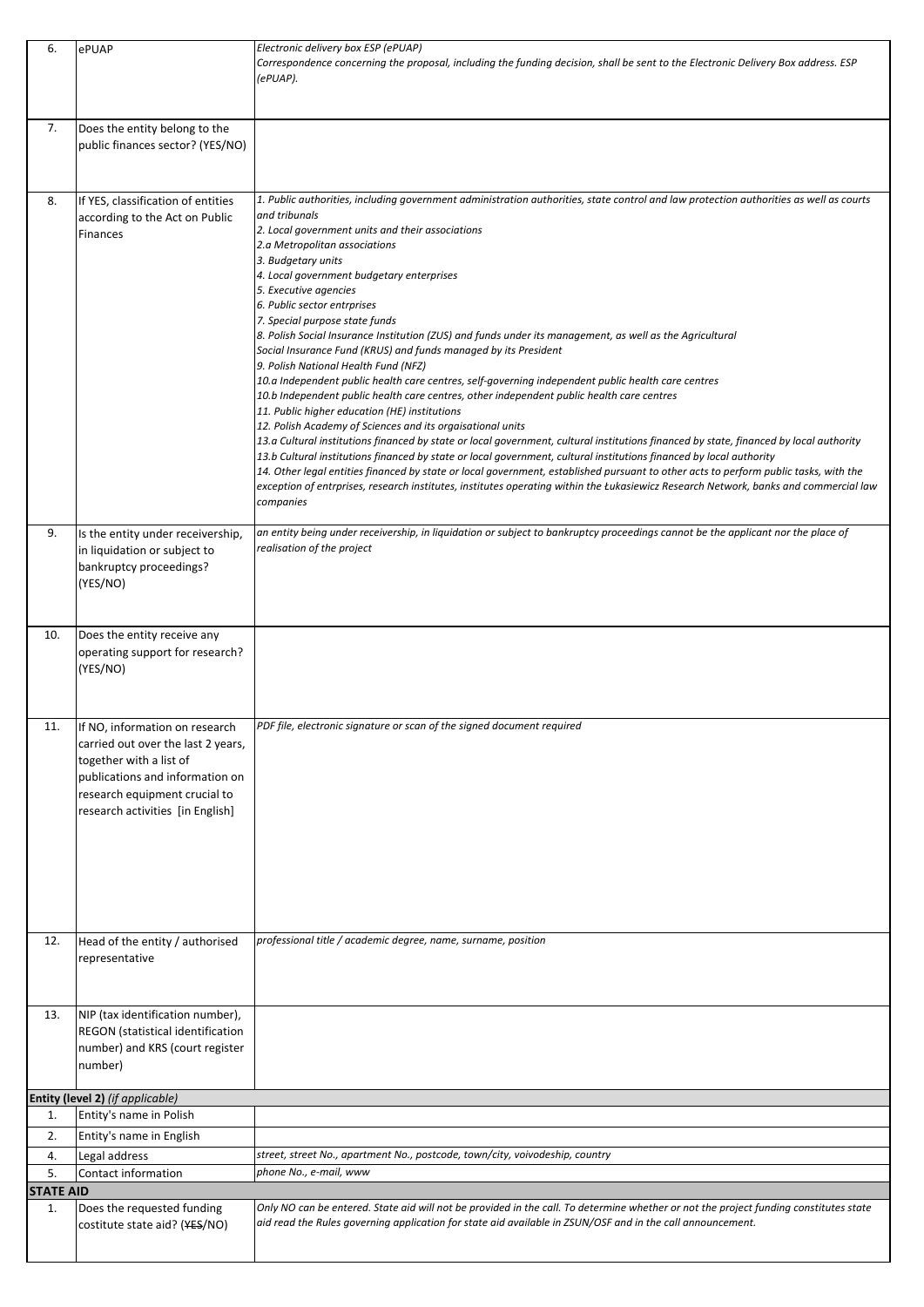| 2.             | Declaration: PI and authorised                                                                                                                          |                                                                                                                                                   |                                                                                                                                                                                               |
|----------------|---------------------------------------------------------------------------------------------------------------------------------------------------------|---------------------------------------------------------------------------------------------------------------------------------------------------|-----------------------------------------------------------------------------------------------------------------------------------------------------------------------------------------------|
|                | representatives of the institution                                                                                                                      |                                                                                                                                                   |                                                                                                                                                                                               |
|                | are familiar with the state aid                                                                                                                         |                                                                                                                                                   |                                                                                                                                                                                               |
|                | rules                                                                                                                                                   |                                                                                                                                                   |                                                                                                                                                                                               |
|                |                                                                                                                                                         |                                                                                                                                                   |                                                                                                                                                                                               |
|                |                                                                                                                                                         |                                                                                                                                                   |                                                                                                                                                                                               |
|                | <b>RESEARCH TASKS</b>                                                                                                                                   |                                                                                                                                                   |                                                                                                                                                                                               |
| No.            | Name of the research task in Polish                                                                                                                     | Name of the research task in English                                                                                                              | <b>Entities</b>                                                                                                                                                                               |
| 1.             | the purchase of research equipment, participation in<br>conferences, preparation of publications, etc. are not                                          | the name of the task must be the same as                                                                                                          | choose from the list of added entities                                                                                                                                                        |
|                | considered research tasks                                                                                                                               | the name in Polish                                                                                                                                |                                                                                                                                                                                               |
| 2.             |                                                                                                                                                         |                                                                                                                                                   |                                                                                                                                                                                               |
|                |                                                                                                                                                         |                                                                                                                                                   |                                                                                                                                                                                               |
|                | <b>SIMILAR RESEARCH TASKS</b>                                                                                                                           |                                                                                                                                                   |                                                                                                                                                                                               |
| 1.             | Is the PI applying for funding of                                                                                                                       |                                                                                                                                                   |                                                                                                                                                                                               |
|                | the research tasks included in                                                                                                                          |                                                                                                                                                   |                                                                                                                                                                                               |
|                | this proposal also from other<br>sources? (YES/NO)                                                                                                      |                                                                                                                                                   |                                                                                                                                                                                               |
|                |                                                                                                                                                         |                                                                                                                                                   |                                                                                                                                                                                               |
|                |                                                                                                                                                         |                                                                                                                                                   |                                                                                                                                                                                               |
| 2.             | List of potential funding sources                                                                                                                       | If the answer to the question above is "YES"                                                                                                      |                                                                                                                                                                                               |
| 3.             | Is the entity applying for funding                                                                                                                      |                                                                                                                                                   |                                                                                                                                                                                               |
|                | of the research tasks included in                                                                                                                       |                                                                                                                                                   |                                                                                                                                                                                               |
|                | this proposal also from other                                                                                                                           |                                                                                                                                                   |                                                                                                                                                                                               |
|                | sources? (YES/NO)                                                                                                                                       |                                                                                                                                                   |                                                                                                                                                                                               |
|                |                                                                                                                                                         |                                                                                                                                                   |                                                                                                                                                                                               |
| 4.             | List of potential funding sources                                                                                                                       | If the answer to the question above is "YES"                                                                                                      |                                                                                                                                                                                               |
| 5.             | Is PI currently working or has                                                                                                                          |                                                                                                                                                   |                                                                                                                                                                                               |
|                | he/she completed research tasks<br>similar in scope to the tasks                                                                                        |                                                                                                                                                   |                                                                                                                                                                                               |
|                | included in this proposal?                                                                                                                              |                                                                                                                                                   |                                                                                                                                                                                               |
|                | (YES/NO)                                                                                                                                                |                                                                                                                                                   |                                                                                                                                                                                               |
|                |                                                                                                                                                         |                                                                                                                                                   |                                                                                                                                                                                               |
|                |                                                                                                                                                         |                                                                                                                                                   |                                                                                                                                                                                               |
| 6.             | Description of similar tasks and                                                                                                                        |                                                                                                                                                   |                                                                                                                                                                                               |
|                | justification of the need to fund                                                                                                                       |                                                                                                                                                   |                                                                                                                                                                                               |
|                | them [in English]                                                                                                                                       |                                                                                                                                                   |                                                                                                                                                                                               |
|                |                                                                                                                                                         |                                                                                                                                                   |                                                                                                                                                                                               |
|                | Authorship/co-authorship of the project                                                                                                                 |                                                                                                                                                   |                                                                                                                                                                                               |
| $\mathbf{1}$ . | PI is the author of the project                                                                                                                         |                                                                                                                                                   |                                                                                                                                                                                               |
|                | descriptions/                                                                                                                                           |                                                                                                                                                   |                                                                                                                                                                                               |
|                | a co-author of the project                                                                                                                              |                                                                                                                                                   |                                                                                                                                                                                               |
|                | descriptions                                                                                                                                            |                                                                                                                                                   |                                                                                                                                                                                               |
|                |                                                                                                                                                         |                                                                                                                                                   |                                                                                                                                                                                               |
| 2.             | Authors of the project                                                                                                                                  | if "co-author of project descriptions" is chosen                                                                                                  |                                                                                                                                                                                               |
|                | descriptions                                                                                                                                            |                                                                                                                                                   |                                                                                                                                                                                               |
|                |                                                                                                                                                         |                                                                                                                                                   |                                                                                                                                                                                               |
|                | <b>ETHICAL ISSUES</b>                                                                                                                                   |                                                                                                                                                   |                                                                                                                                                                                               |
|                |                                                                                                                                                         |                                                                                                                                                   | Before filling out the form, read the Guidelines for applicants to complete the Ethics Issues form in the research project and Code of the National Science Centre on research integrity      |
|                | and applying for research funding, both of which can be found in the call announcement.                                                                 |                                                                                                                                                   |                                                                                                                                                                                               |
|                | Please refer to the research to be carried out by Polish research teams(s).                                                                             |                                                                                                                                                   |                                                                                                                                                                                               |
|                |                                                                                                                                                         |                                                                                                                                                   |                                                                                                                                                                                               |
|                |                                                                                                                                                         |                                                                                                                                                   | To be filled out in English. If you flagged any of ethical issues included in the Ethics Issues Table, please describe measure taken to ensure that the research is carried out conforming to |
|                |                                                                                                                                                         | the common law (if applicable) and rules of good practice in the respective domain/discipline. Please refer to each identified issues separately. |                                                                                                                                                                                               |
| 1.             | Studies on human embryos or human embryonic and fetal tissue                                                                                            |                                                                                                                                                   |                                                                                                                                                                                               |
|                | Does your research involve the use of human embryos? (YES/NO)<br>Does your research involve the use of human embryonic or fetal tissues/cells? (YES/NO) |                                                                                                                                                   |                                                                                                                                                                                               |
|                | Does your research involve Human Embryonic Stem Cells (hESCs)? (YES/NO)                                                                                 |                                                                                                                                                   |                                                                                                                                                                                               |
| 2.             | <b>Humans</b>                                                                                                                                           |                                                                                                                                                   |                                                                                                                                                                                               |
|                | Does your research involve human participants? (YES/NO)                                                                                                 |                                                                                                                                                   |                                                                                                                                                                                               |
|                | If YES, fill in section 4.                                                                                                                              |                                                                                                                                                   |                                                                                                                                                                                               |
|                |                                                                                                                                                         | Does your research involve physical or psychological interventions on the study participants? (YES/NO)                                            |                                                                                                                                                                                               |
|                | If YES, fill in section 4.<br>Does your research involve processing of genetic information? (YES/NO)                                                    |                                                                                                                                                   |                                                                                                                                                                                               |
|                | If YES, fill in section 4.                                                                                                                              |                                                                                                                                                   |                                                                                                                                                                                               |
|                |                                                                                                                                                         | Is your research considered as medical experiment under the Act of 5 December 1996, the professions of doctor and dentist? (YES/NO)               |                                                                                                                                                                                               |
|                | If YES, fill in section 4.                                                                                                                              |                                                                                                                                                   |                                                                                                                                                                                               |
|                |                                                                                                                                                         |                                                                                                                                                   |                                                                                                                                                                                               |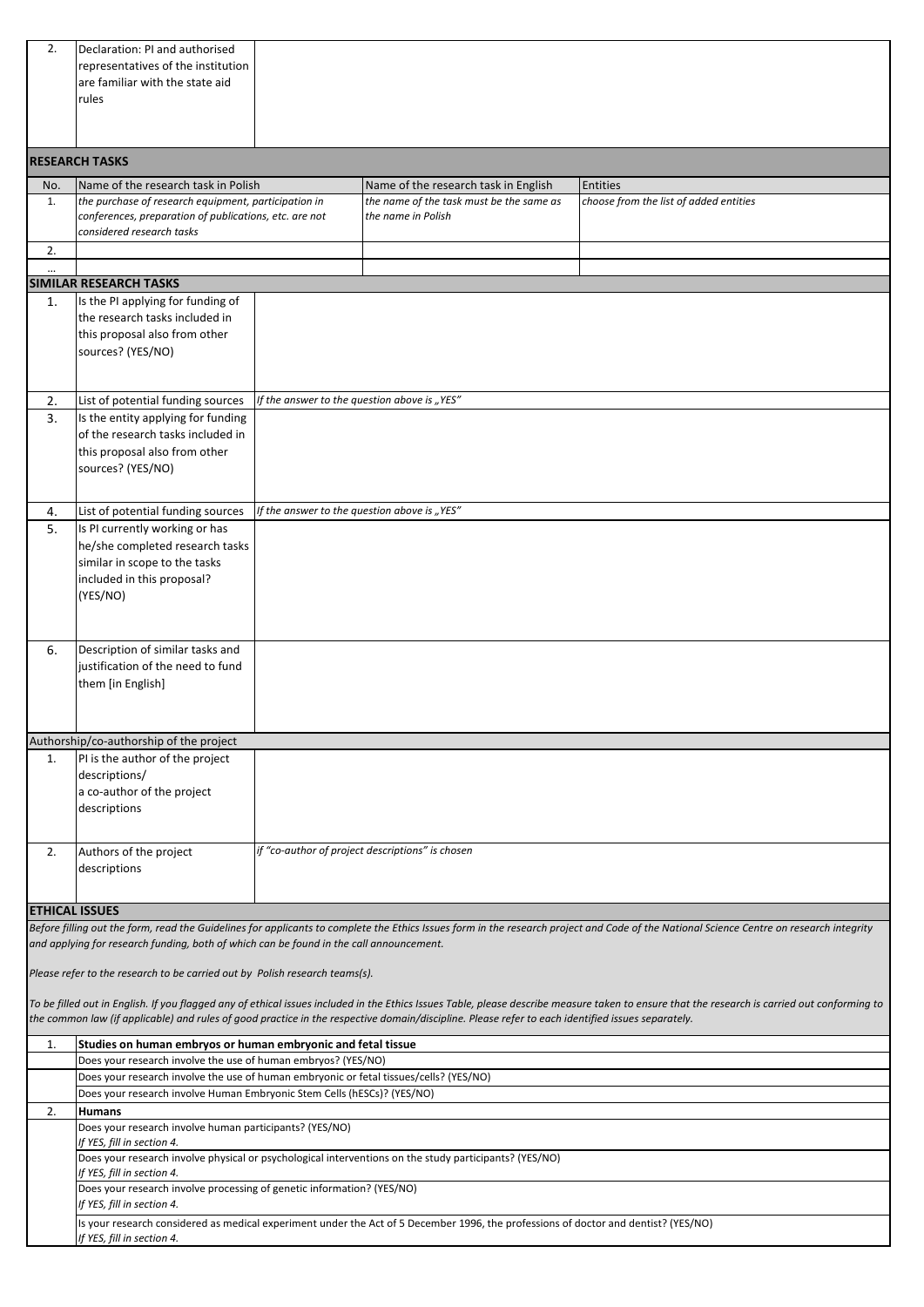|                   |                                                                                                               | Does the proposed resarch include applicable non-commercial clinical trial that must be registered in Central Register of Clinical Trials<br>(https://www.clinicaltrialsregister.eu/) under the Act of 6 September 2001 (as amended) Pharmaceutical Law or the Act of 20 May 2010 (as amended) on medical devices?                                     |                                                                                                                            |
|-------------------|---------------------------------------------------------------------------------------------------------------|--------------------------------------------------------------------------------------------------------------------------------------------------------------------------------------------------------------------------------------------------------------------------------------------------------------------------------------------------------|----------------------------------------------------------------------------------------------------------------------------|
|                   | (YES/NO)                                                                                                      |                                                                                                                                                                                                                                                                                                                                                        |                                                                                                                            |
| 3.                | Human cells/tissues                                                                                           | If YES, please justify non-commercial aspect of your research and fill in section 4                                                                                                                                                                                                                                                                    |                                                                                                                            |
|                   |                                                                                                               | Does your research involve human cells or tissues (other than from Human Embryos, i.e. section 1) commercially available? (YES/NO)                                                                                                                                                                                                                     |                                                                                                                            |
|                   |                                                                                                               | Does your research involve human cells or tissues obtained within the project or from another project, laboratory or institution (non-commmercial)? (YES/NO)                                                                                                                                                                                           |                                                                                                                            |
| 4.                | Personal data<br>Does your research involve personal data processing? (YES/NO)                                |                                                                                                                                                                                                                                                                                                                                                        |                                                                                                                            |
|                   |                                                                                                               | Does your research involve further processing of personal data (secondary use) from other sources outside the research entity? (YES/NO)                                                                                                                                                                                                                |                                                                                                                            |
| 5.                | <b>Animals</b>                                                                                                |                                                                                                                                                                                                                                                                                                                                                        |                                                                                                                            |
|                   | Does your research involve vertebrate animals or cephalopods? (YES/NO)                                        |                                                                                                                                                                                                                                                                                                                                                        |                                                                                                                            |
|                   |                                                                                                               | Does your research involve the use of animal biological specimens (e.g. blood, urine or others)? (YES/NO)                                                                                                                                                                                                                                              |                                                                                                                            |
|                   |                                                                                                               | Does your research involve animal cells or tissues commercially available? (YES/NO)                                                                                                                                                                                                                                                                    |                                                                                                                            |
| 6.                | Scientific collaboration with countries outside the European Union                                            | In case non-EU countries are involved, do the research-related activities undertaken in these countries raise potential ethics issues? (YES/NO)                                                                                                                                                                                                        |                                                                                                                            |
|                   |                                                                                                               | Do you plan to use local human, cultural or natural resources (e.g. animal and/or human tissue samples, genetic material, live animals, human remains, materials of                                                                                                                                                                                    |                                                                                                                            |
|                   | historical value, endangered fauna or flora samples, etc.)? (YES/NO)                                          | Do you plan to import or export any material from non-EU countries into the EU? (YES/NO)                                                                                                                                                                                                                                                               |                                                                                                                            |
|                   | For data imports or exports, please fill in also section 4.                                                   |                                                                                                                                                                                                                                                                                                                                                        |                                                                                                                            |
|                   |                                                                                                               | If your research involves low and/or lower middle income countries, are benefits-sharing measures foreseen? (YES/NO)                                                                                                                                                                                                                                   |                                                                                                                            |
|                   |                                                                                                               | Could the situation in the country put the individuals taking part in the research at risk? (YES/NO)                                                                                                                                                                                                                                                   |                                                                                                                            |
| 7.                |                                                                                                               | Environment, Health and Safety (including genetically modified material)<br>Does your research involve the use of organisms and microorganisms, tissues or cells genetically modified (GMO, GMM)? (YES/NO)                                                                                                                                             |                                                                                                                            |
|                   |                                                                                                               | Does your research deal with endangered fauna and/or flora and/or protected areas? (YES/NO)                                                                                                                                                                                                                                                            |                                                                                                                            |
|                   |                                                                                                               | Does your research involve the use of elements that may cause harm to humans, including research staff? (YES/NO)                                                                                                                                                                                                                                       |                                                                                                                            |
| 8.                | For research involving human participants, please fill in also section 2.<br><b>Cultural heritage</b>         |                                                                                                                                                                                                                                                                                                                                                        |                                                                                                                            |
|                   |                                                                                                               | Does the research involve the usage of cultural heritage resources, such as humans, flora, fauna, their material remains, tangible and intangible cultural achievements or                                                                                                                                                                             |                                                                                                                            |
|                   | sites protected due to their cultural value? (YES/NO)                                                         |                                                                                                                                                                                                                                                                                                                                                        |                                                                                                                            |
| 9.                | Abuse and dual use                                                                                            | Does your research involve dual-use items in the sense of Regulation 428/2009, or other items for which an authorisation is required? (YES/NO)                                                                                                                                                                                                         |                                                                                                                            |
|                   |                                                                                                               |                                                                                                                                                                                                                                                                                                                                                        |                                                                                                                            |
|                   |                                                                                                               | Does your research output have the potential for malevolent/criminal/terrorist abuse? (YES/NO)                                                                                                                                                                                                                                                         |                                                                                                                            |
|                   |                                                                                                               | Description of the measures taken to ensure that the research will be carried out in compliance with the rules of good scientific practice in the given field/discipline. Information on<br>any permissions already issued or description of how the relevant requirements will be fulfilled [in English] up to 10 000 characters                      |                                                                                                                            |
|                   |                                                                                                               | A detailed justification that research includes clinical trial related to a medicinal product or a medical device is of non-commercial nature [in English] up to 2500 characters                                                                                                                                                                       |                                                                                                                            |
|                   |                                                                                                               |                                                                                                                                                                                                                                                                                                                                                        |                                                                                                                            |
|                   | I hereby declare that:                                                                                        |                                                                                                                                                                                                                                                                                                                                                        | Declaration to be made by the PI even if there are no ethics                                                               |
|                   | obtain them beforehand;                                                                                       | if any approvals, opinions or permits of competent authorities/committees are required for the research, I shall                                                                                                                                                                                                                                       | issues when the proposal is submitted and no research is<br>planned that would require any approvals, opinions or permits. |
|                   |                                                                                                               | I am aware of my obligation to provide the NCN with the approvals, opinions and permits required for the project                                                                                                                                                                                                                                       |                                                                                                                            |
|                   | with the annual and final reports;                                                                            | - I am also aware that if a research project is carried out without the required approvals, opinions and permits,                                                                                                                                                                                                                                      |                                                                                                                            |
|                   |                                                                                                               | there is a possibility that it will not be settled and the funds will have to be reimbursed in their entirety or in part.                                                                                                                                                                                                                              |                                                                                                                            |
|                   |                                                                                                               |                                                                                                                                                                                                                                                                                                                                                        |                                                                                                                            |
|                   | <b>ABSTRACT FOR THE GENERAL PUBLIC</b>                                                                        |                                                                                                                                                                                                                                                                                                                                                        |                                                                                                                            |
|                   | The descriptions must be attached as two separate PDF files.                                                  | The description for general public must be in Polish and in English. The language versions must be identical.                                                                                                                                                                                                                                          |                                                                                                                            |
|                   | File format: 1 page, A4.                                                                                      |                                                                                                                                                                                                                                                                                                                                                        |                                                                                                                            |
|                   |                                                                                                               | Recommended formatting: top-bottom margins: 1.5 cm, left-right margins: 2 cm, font: Times New Roman or equivalent, font size: at least 11, interline: single.<br>The description should be written for general public and should include the project goal, description of research, reasons for attempting a particular research topic and substantial |                                                                                                                            |
| results expected. |                                                                                                               |                                                                                                                                                                                                                                                                                                                                                        |                                                                                                                            |
|                   | alongside the information on the call's results.                                                              | Should the project qualify for funding, the abstract for the general public will be published on the National Science Centre's and Osrodek Przetwarzania Informacji (OPI)'s websites                                                                                                                                                                   |                                                                                                                            |
|                   |                                                                                                               |                                                                                                                                                                                                                                                                                                                                                        |                                                                                                                            |
|                   | <b>INTERNATIONAL COOPERATION</b>                                                                              |                                                                                                                                                                                                                                                                                                                                                        |                                                                                                                            |
|                   | To be filled out in English.                                                                                  |                                                                                                                                                                                                                                                                                                                                                        |                                                                                                                            |
|                   |                                                                                                               | International cooperation means that research tasks are carried out together with investigators from foreign entities.                                                                                                                                                                                                                                 |                                                                                                                            |
|                   | The following are not considered international cooperation:<br>a) participation in international conferences; |                                                                                                                                                                                                                                                                                                                                                        |                                                                                                                            |
|                   | b) dissemination of information on the project abroad;                                                        |                                                                                                                                                                                                                                                                                                                                                        |                                                                                                                            |
|                   | d) cooperation with foreign researchers employed by Polish entities.                                          | c) implementation of research tasks by a Polish research team abroad without the participation of investigators from foreign entities;                                                                                                                                                                                                                 |                                                                                                                            |
|                   |                                                                                                               |                                                                                                                                                                                                                                                                                                                                                        |                                                                                                                            |
|                   |                                                                                                               | This section will be automatically filled in on the basis of the research-funding institutions indicated above.<br>In the case of cooperation with foreign research team(s) from other countries, please indicate those countries in the section below.                                                                                                |                                                                                                                            |
|                   |                                                                                                               |                                                                                                                                                                                                                                                                                                                                                        |                                                                                                                            |
|                   |                                                                                                               |                                                                                                                                                                                                                                                                                                                                                        |                                                                                                                            |
| 1.                | Is the project carried out as international cooperation? (YES/NO)                                             |                                                                                                                                                                                                                                                                                                                                                        |                                                                                                                            |
| If YES:           |                                                                                                               |                                                                                                                                                                                                                                                                                                                                                        |                                                                                                                            |
| 2.                | Nature of cooperation                                                                                         | International cooperation under NCN multilateral calls for proposals (LAP)                                                                                                                                                                                                                                                                             |                                                                                                                            |
|                   |                                                                                                               |                                                                                                                                                                                                                                                                                                                                                        |                                                                                                                            |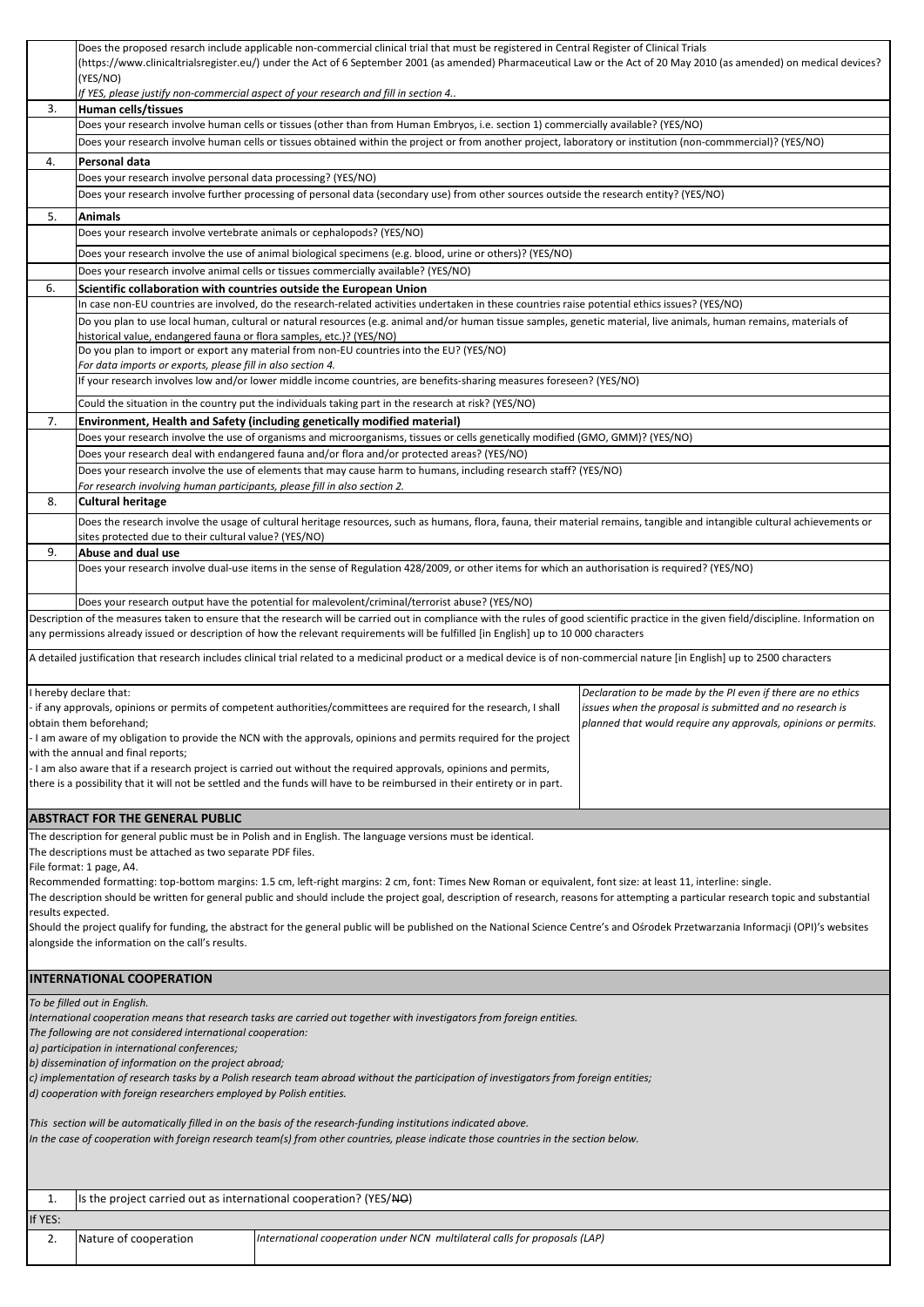| 4.       | Countries                                                                                                                                                                                                                                                             |                                              |                       |                                                                                                             |                   |                                                                                                                                                                                                  |
|----------|-----------------------------------------------------------------------------------------------------------------------------------------------------------------------------------------------------------------------------------------------------------------------|----------------------------------------------|-----------------------|-------------------------------------------------------------------------------------------------------------|-------------------|--------------------------------------------------------------------------------------------------------------------------------------------------------------------------------------------------|
| 5.       | Entities                                                                                                                                                                                                                                                              |                                              |                       | Enter all foreign entities co-performing tasks in the project. Full names of the entities must be provided. |                   |                                                                                                                                                                                                  |
|          | <b>RESEARCH TEAM</b>                                                                                                                                                                                                                                                  |                                              |                       |                                                                                                             |                   |                                                                                                                                                                                                  |
| 1.       | Number of team members                                                                                                                                                                                                                                                |                                              |                       |                                                                                                             |                   |                                                                                                                                                                                                  |
|          |                                                                                                                                                                                                                                                                       |                                              |                       |                                                                                                             |                   |                                                                                                                                                                                                  |
| No.      | Nature of contribution to the<br>project                                                                                                                                                                                                                              | Name                                         | Entity                | Scope of work<br>[in English]                                                                               |                   | Required professional qualifications<br>[in English]                                                                                                                                             |
| 1.       | Principal Investigator (PI) can be<br>added from the OPI database<br>pursuant a PESEL number or outside<br>OPI                                                                                                                                                        | name and surname                             |                       |                                                                                                             |                   |                                                                                                                                                                                                  |
| 2.       | Co-Investigator/Post-doc/Scholar                                                                                                                                                                                                                                      | Co-Investigator_1<br>Post-doc 1<br>Scholar 1 |                       |                                                                                                             |                   |                                                                                                                                                                                                  |
| 3.       | Co-Investigator/Post-doc/Scholar                                                                                                                                                                                                                                      | Co-Investigator_2<br>Post-doc 2<br>Scholar_2 |                       |                                                                                                             |                   |                                                                                                                                                                                                  |
| $\cdots$ |                                                                                                                                                                                                                                                                       |                                              |                       |                                                                                                             |                   |                                                                                                                                                                                                  |
|          | PRINCIPAL INVESTIGATOR (PI) - INFORMATION                                                                                                                                                                                                                             |                                              |                       |                                                                                                             |                   |                                                                                                                                                                                                  |
|          | Professional title/academic degree, name and surname                                                                                                                                                                                                                  |                                              |                       |                                                                                                             |                   |                                                                                                                                                                                                  |
| 1.       | Contribution to the project<br>Nature of contribution to the project, entity, scope of work [in English]                                                                                                                                                              |                                              |                       |                                                                                                             |                   |                                                                                                                                                                                                  |
| 2.       | PhD                                                                                                                                                                                                                                                                   |                                              |                       |                                                                                                             |                   |                                                                                                                                                                                                  |
|          | Is the Principal Investigator a PhD holder? (YES/NO)                                                                                                                                                                                                                  |                                              |                       |                                                                                                             |                   |                                                                                                                                                                                                  |
|          | discipline / discipline of art in English, awarded by: Entity's name in the original language [transcription to Latin], entity's name name in English                                                                                                                 |                                              |                       |                                                                                                             |                   | if yes: year of PhD award, academic branch / branch of art in Polish, academic branch / branch of art in English, academic discipline / discipline of art in Polish, academic                    |
|          | If the Principal Investigator is not a doctorate holder:<br>Does the Principal Investigator participate in a doctoral programme? (YES/NO)<br>if YES: Entity's name in the original language [transcription to Latin], Entity's name name in English, country          |                                              |                       |                                                                                                             |                   |                                                                                                                                                                                                  |
|          | If the Principal Investigator doesn't participate in a doctoral programme:<br>Is the Principal Investigator employed as an academic teacher? (YES/NO)                                                                                                                 |                                              |                       |                                                                                                             |                   |                                                                                                                                                                                                  |
| 3.       | Young researcher (this section will only appear if according to the year of doctoral degree conferment it cannot be clearly determined whether or not the PI is a young<br>researcher for the purposes of the statutory definition)                                   |                                              |                       |                                                                                                             |                   |                                                                                                                                                                                                  |
|          | or any part of the proposal form.                                                                                                                                                                                                                                     |                                              |                       |                                                                                                             |                   | Please help us to establish whether the PI fulfils the criterion of a young researcher. The information below is for statistical purposes only and shall not affect the eligibility for the call |
|          | PhD date                                                                                                                                                                                                                                                              |                                              |                       |                                                                                                             |                   |                                                                                                                                                                                                  |
|          | One can enter information on the career breaks by selecting:<br>I wish to include information on PI's career breaks within 7 years after being awarded a doctorate<br>If this option is chosen, the following fields will appear:                                     |                                              |                       |                                                                                                             |                   |                                                                                                                                                                                                  |
|          | Career breaks on account of maternity leave, adoption leave, paternity leave or parental leave granted pursuant to the Labour Code of 26 June 1974, or maternity                                                                                                      |                                              |                       |                                                                                                             |                   |                                                                                                                                                                                                  |
|          | allowance or parental allowance or sickness benefit or rehabilitation benefit collected on account of unfitness for work, including any caused by a health condition<br>requiring physiotherapy within 7 years after being awarded a doctorate. Total number of days. |                                              |                       |                                                                                                             |                   |                                                                                                                                                                                                  |
| 5.       | Academic disciplines                                                                                                                                                                                                                                                  |                                              |                       |                                                                                                             |                   |                                                                                                                                                                                                  |
|          | Main academic discipline (according to the classification of the Ministry of Science and Higher Education)                                                                                                                                                            |                                              |                       |                                                                                                             |                   |                                                                                                                                                                                                  |
|          | One can enter up to two academic disciplines; if two academic disciplines are entered, specify the main discipline                                                                                                                                                    |                                              |                       |                                                                                                             |                   |                                                                                                                                                                                                  |
| 6.       | Personal data                                                                                                                                                                                                                                                         |                                              |                       |                                                                                                             |                   |                                                                                                                                                                                                  |
| 7.       | name, middlename, surname, previous surname(s), professional title/academic degree, PESEL (if any), date of birth, citizenship, gender<br>Contact information                                                                                                         |                                              |                       |                                                                                                             |                   |                                                                                                                                                                                                  |
|          | phone No., e-mail, electronic delivery box ESP (ePUAP)<br>Correspondence concerning the proposal, including the funding decision, shall be sent to the Electronic Delivery Box address.                                                                               |                                              |                       |                                                                                                             |                   |                                                                                                                                                                                                  |
| 8.       | Home address, correspondence address (if different from home address)                                                                                                                                                                                                 |                                              |                       |                                                                                                             |                   |                                                                                                                                                                                                  |
|          | street, street No., apartment No., postcode, town/city, voivodeship, country                                                                                                                                                                                          |                                              |                       |                                                                                                             |                   |                                                                                                                                                                                                  |
| 9.       | Reasercher's electronic identifier                                                                                                                                                                                                                                    |                                              |                       |                                                                                                             |                   |                                                                                                                                                                                                  |
| 10.      | optional, ORCID system identifier (www.orcid.org)                                                                                                                                                                                                                     |                                              |                       |                                                                                                             |                   |                                                                                                                                                                                                  |
|          | Employment<br>entity's name and position in Polish, entity's name and position in English / not currently employed                                                                                                                                                    |                                              |                       |                                                                                                             |                   |                                                                                                                                                                                                  |
|          | <b>PERSONNEL COSTS AND SCHOLARSHIPS</b>                                                                                                                                                                                                                               |                                              |                       |                                                                                                             |                   |                                                                                                                                                                                                  |
| No.      | Name / nature of contribution to<br>the project                                                                                                                                                                                                                       | Entity                                       | Type of<br>employment | Project-related<br>remuneration<br>period [in months]                                                       | Annual cost [PLN] | Total salary cost on grant [PLN]                                                                                                                                                                 |
|          |                                                                                                                                                                                                                                                                       |                                              |                       |                                                                                                             |                   |                                                                                                                                                                                                  |
|          | Justification of the remuneration amount [in English] (in the cases specified in the regulations only)                                                                                                                                                                |                                              |                       |                                                                                                             |                   |                                                                                                                                                                                                  |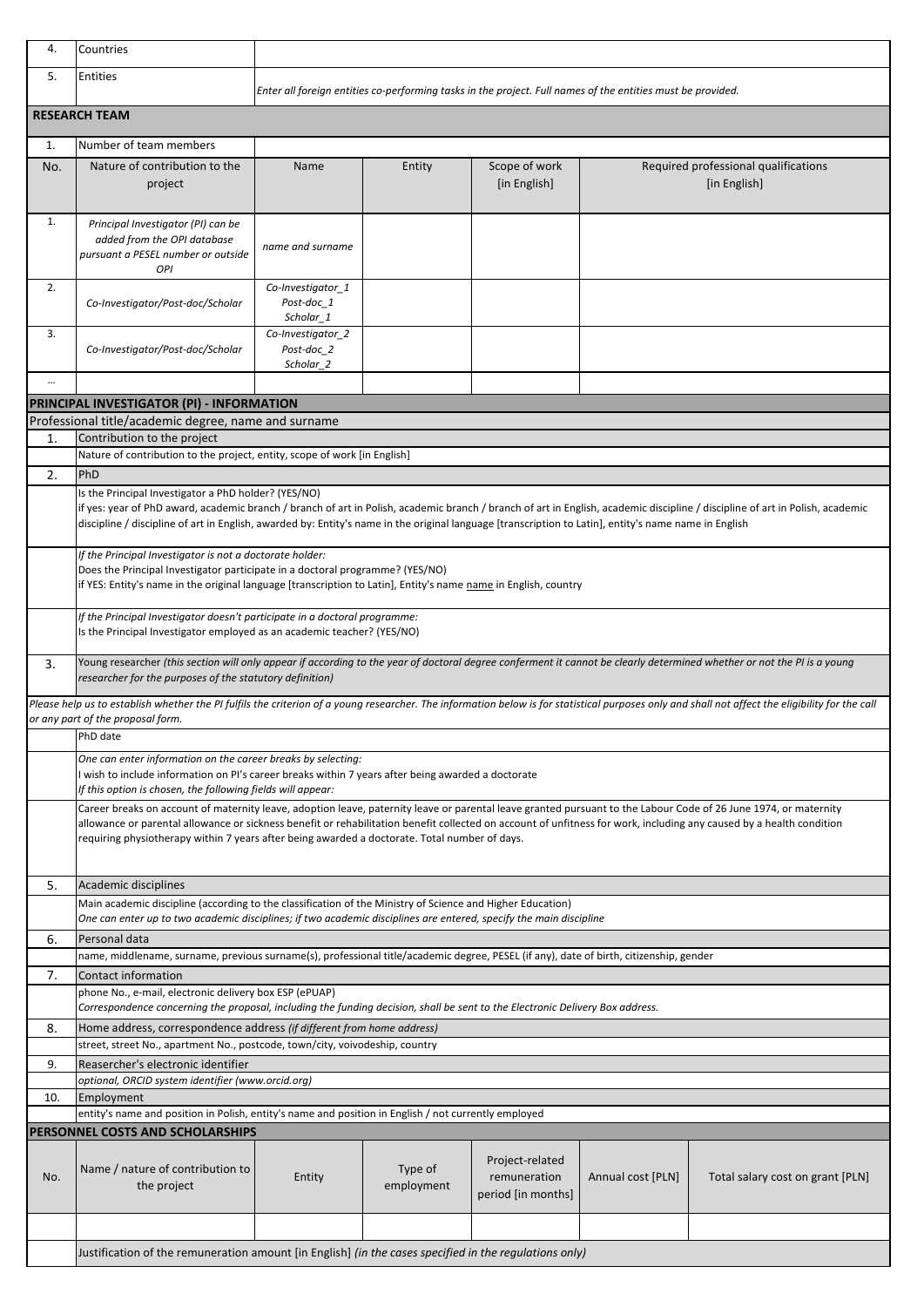|                    | <b>RESEARCH EQUIPMENT</b>                                                       |             |      |                               |                                                            |                                                                                                                                          |
|--------------------|---------------------------------------------------------------------------------|-------------|------|-------------------------------|------------------------------------------------------------|------------------------------------------------------------------------------------------------------------------------------------------|
| 1.                 | Name of research equipment in Polish                                            |             |      |                               |                                                            |                                                                                                                                          |
| 2.                 | Name of research equipment in English                                           |             |      |                               |                                                            |                                                                                                                                          |
| 3.                 | Description [in English]                                                        |             |      |                               |                                                            |                                                                                                                                          |
| 4.                 | Merit-based justification for the purchase [in English]                         |             |      |                               |                                                            |                                                                                                                                          |
| 5.                 | Entity                                                                          |             |      |                               |                                                            |                                                                                                                                          |
| 6.<br>7.           | Year of purchase or construction                                                |             |      |                               |                                                            |                                                                                                                                          |
| 8.                 | Unit cost [PLN]<br>Number of units                                              |             |      |                               |                                                            |                                                                                                                                          |
| 9.                 | NCN's contribution [PLN]                                                        |             |      |                               |                                                            |                                                                                                                                          |
| 10.                | Entity's contribution (if any) [PLN]                                            |             |      |                               |                                                            |                                                                                                                                          |
|                    | <b>OTHER DIRECT COSTS</b>                                                       |             |      |                               |                                                            |                                                                                                                                          |
|                    | Other direct costs                                                              |             |      |                               |                                                            |                                                                                                                                          |
| 1.                 | Name / description [in English]                                                 |             |      |                               |                                                            |                                                                                                                                          |
| 2.                 | Category                                                                        | Other costs |      |                               |                                                            | 1. Materials and small equipment/2. Outsourced services /3. Bussines trips /4. Visits and consultations /5. Collective investigators /6. |
| 3.                 | Entity                                                                          |             |      |                               |                                                            |                                                                                                                                          |
| 4.                 | Calculation and merit-based                                                     |             |      |                               |                                                            |                                                                                                                                          |
|                    | justification for the purchase [in                                              |             |      |                               |                                                            |                                                                                                                                          |
|                    | English]                                                                        |             |      |                               |                                                            |                                                                                                                                          |
|                    |                                                                                 |             |      |                               |                                                            |                                                                                                                                          |
| 5.                 | Annual cost [PLN]                                                               | Year        | Year | Year                          | Year                                                       | <b>TOTAL</b>                                                                                                                             |
| <b>OPEN ACCESS</b> |                                                                                 |             |      |                               |                                                            |                                                                                                                                          |
|                    | Cost of open access to publications and research data (max 2% of direct costs). |             |      |                               |                                                            |                                                                                                                                          |
|                    | Entity                                                                          |             |      | Indirect costs of Open Access |                                                            |                                                                                                                                          |
| 1.                 |                                                                                 |             |      |                               | forecasted costs of open access (up to 2% of direct costs) |                                                                                                                                          |
|                    |                                                                                 |             |      |                               |                                                            |                                                                                                                                          |
|                    | <b>TOTAL COSTS OF THE ENTITIES (calculated automatically)</b>                   |             |      |                               |                                                            |                                                                                                                                          |
| 1.                 |                                                                                 |             |      | Entity name                   |                                                            |                                                                                                                                          |
| 2.                 | General indirect costs [%]                                                      |             |      | up to 20% of direct costs     |                                                            |                                                                                                                                          |
| 3.                 | Indirect costs of OA [%]                                                        |             |      | up to 2% of direct costs      |                                                            |                                                                                                                                          |
|                    |                                                                                 | Year        | Year | Year                          | Year                                                       | <b>TOTAL</b>                                                                                                                             |
|                    | Direct costs, including:                                                        |             |      |                               |                                                            |                                                                                                                                          |
|                    | personnel costs and scholarships,                                               |             |      |                               |                                                            |                                                                                                                                          |
| including:         |                                                                                 |             |      |                               |                                                            |                                                                                                                                          |
|                    |                                                                                 |             |      |                               |                                                            |                                                                                                                                          |
|                    | -- full-time employment salary                                                  |             |      |                               |                                                            |                                                                                                                                          |
|                    |                                                                                 |             |      |                               |                                                            |                                                                                                                                          |
|                    | -- additional salary                                                            |             |      |                               |                                                            |                                                                                                                                          |
|                    | -- remuneration and                                                             |             |      |                               |                                                            |                                                                                                                                          |
|                    | scholarships for students and                                                   |             |      |                               |                                                            |                                                                                                                                          |
|                    | doctoral candidates                                                             |             |      |                               |                                                            |                                                                                                                                          |
|                    | - research equipment/device/software                                            |             |      |                               |                                                            |                                                                                                                                          |
| costs              |                                                                                 |             |      |                               |                                                            |                                                                                                                                          |
|                    | other direct costs                                                              |             |      |                               |                                                            |                                                                                                                                          |
|                    | Indirect costs, including:                                                      |             |      |                               |                                                            |                                                                                                                                          |
|                    | - general indirect costs<br>- indirect costs of OA                              |             |      |                               |                                                            |                                                                                                                                          |
| <b>Total costs</b> |                                                                                 |             |      |                               |                                                            |                                                                                                                                          |
|                    | <b>TOTAL COSTS</b> (calculated automatically)                                   |             |      |                               |                                                            |                                                                                                                                          |
|                    |                                                                                 | Year        | Year | Year                          | Year                                                       | <b>TOTAL</b>                                                                                                                             |
|                    | Direct costs, including:                                                        |             |      |                               |                                                            |                                                                                                                                          |
|                    | - personnel costs and scholarships,                                             |             |      |                               |                                                            |                                                                                                                                          |
| including:         |                                                                                 |             |      |                               |                                                            |                                                                                                                                          |
|                    |                                                                                 |             |      |                               |                                                            |                                                                                                                                          |
|                    | -- full-time employment salary                                                  |             |      |                               |                                                            |                                                                                                                                          |
|                    |                                                                                 |             |      |                               |                                                            |                                                                                                                                          |
|                    | -- additional salary                                                            |             |      |                               |                                                            |                                                                                                                                          |
|                    |                                                                                 |             |      |                               |                                                            |                                                                                                                                          |
|                    | -- remuneration and                                                             |             |      |                               |                                                            |                                                                                                                                          |
|                    | scholarships for students and<br>doctoral candidates                            |             |      |                               |                                                            |                                                                                                                                          |
|                    |                                                                                 |             |      |                               |                                                            |                                                                                                                                          |
|                    | - research equipment/device/software                                            |             |      |                               |                                                            |                                                                                                                                          |
| costs              |                                                                                 |             |      |                               |                                                            |                                                                                                                                          |
|                    | - other direct costs<br>Indirect costs, including:                              |             |      |                               |                                                            |                                                                                                                                          |
|                    | - general indirect costs                                                        |             |      |                               |                                                            |                                                                                                                                          |
|                    |                                                                                 |             |      |                               |                                                            |                                                                                                                                          |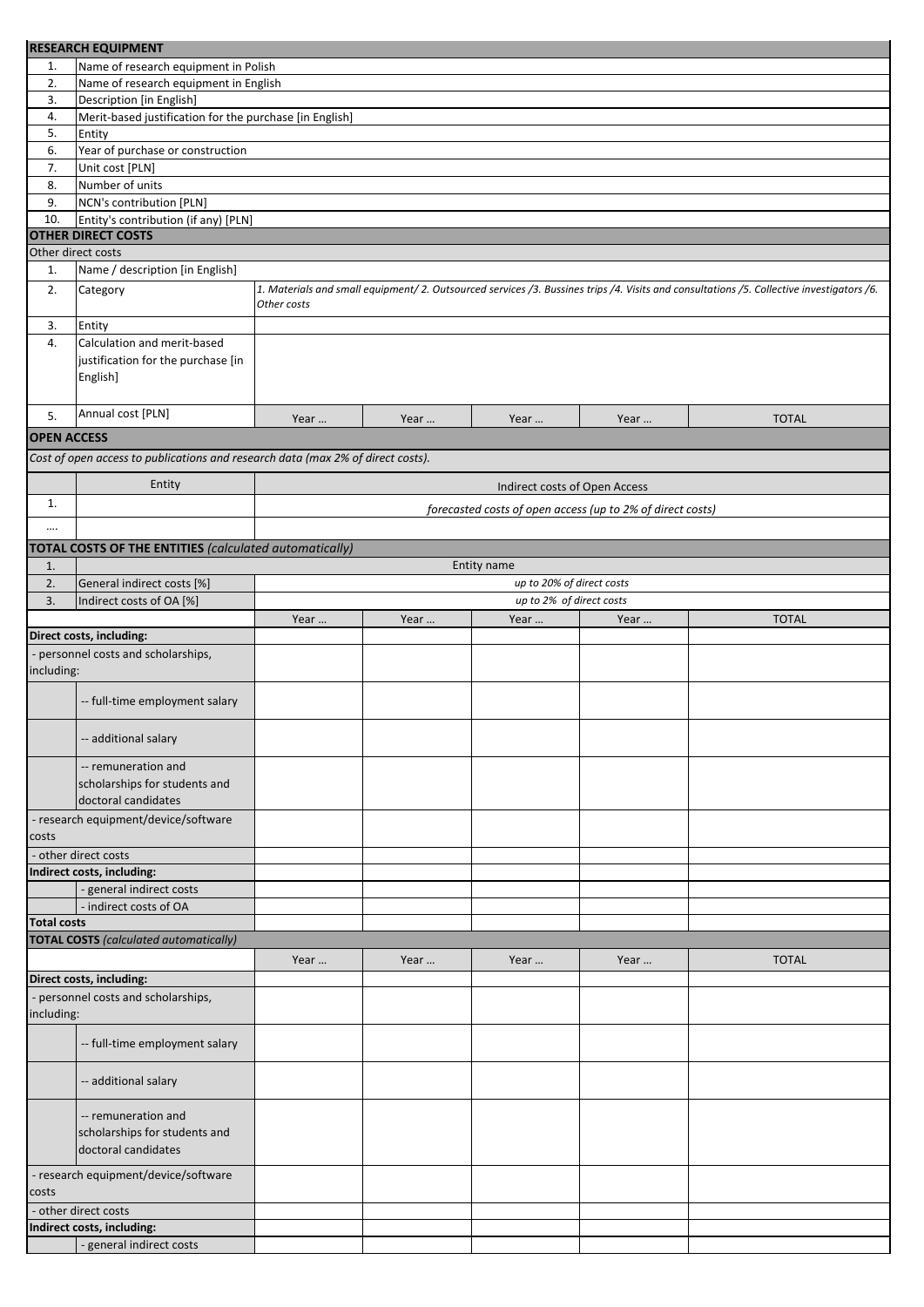|                    | - indirect costs of OA                                                                                                                                                                                                                                                                                                                                                                                                                                                                                                                                                                                                                                                                                                                                                                                                                                                                                                                                                                                                                                                                                                                                                                                                                                                                                                                                                                                                                                                                                                                                                                                                                                                                                                                                                                                                                                                                                                                                                                                                                                                                                                                                                                                                       |  |  |                                                                                                                                                                                                                                                                                                                                                                                                                                                                                                                                                                                                                                                                                                                                                                                                                                                                                                                                                                                                                                                                                                                                                                                                                                                                                                                                                                                                                                                                                                                                                                                                                                                       |
|--------------------|------------------------------------------------------------------------------------------------------------------------------------------------------------------------------------------------------------------------------------------------------------------------------------------------------------------------------------------------------------------------------------------------------------------------------------------------------------------------------------------------------------------------------------------------------------------------------------------------------------------------------------------------------------------------------------------------------------------------------------------------------------------------------------------------------------------------------------------------------------------------------------------------------------------------------------------------------------------------------------------------------------------------------------------------------------------------------------------------------------------------------------------------------------------------------------------------------------------------------------------------------------------------------------------------------------------------------------------------------------------------------------------------------------------------------------------------------------------------------------------------------------------------------------------------------------------------------------------------------------------------------------------------------------------------------------------------------------------------------------------------------------------------------------------------------------------------------------------------------------------------------------------------------------------------------------------------------------------------------------------------------------------------------------------------------------------------------------------------------------------------------------------------------------------------------------------------------------------------------|--|--|-------------------------------------------------------------------------------------------------------------------------------------------------------------------------------------------------------------------------------------------------------------------------------------------------------------------------------------------------------------------------------------------------------------------------------------------------------------------------------------------------------------------------------------------------------------------------------------------------------------------------------------------------------------------------------------------------------------------------------------------------------------------------------------------------------------------------------------------------------------------------------------------------------------------------------------------------------------------------------------------------------------------------------------------------------------------------------------------------------------------------------------------------------------------------------------------------------------------------------------------------------------------------------------------------------------------------------------------------------------------------------------------------------------------------------------------------------------------------------------------------------------------------------------------------------------------------------------------------------------------------------------------------------|
| <b>Total costs</b> |                                                                                                                                                                                                                                                                                                                                                                                                                                                                                                                                                                                                                                                                                                                                                                                                                                                                                                                                                                                                                                                                                                                                                                                                                                                                                                                                                                                                                                                                                                                                                                                                                                                                                                                                                                                                                                                                                                                                                                                                                                                                                                                                                                                                                              |  |  |                                                                                                                                                                                                                                                                                                                                                                                                                                                                                                                                                                                                                                                                                                                                                                                                                                                                                                                                                                                                                                                                                                                                                                                                                                                                                                                                                                                                                                                                                                                                                                                                                                                       |
|                    | EURO exchange rate: 4,4385 PLN                                                                                                                                                                                                                                                                                                                                                                                                                                                                                                                                                                                                                                                                                                                                                                                                                                                                                                                                                                                                                                                                                                                                                                                                                                                                                                                                                                                                                                                                                                                                                                                                                                                                                                                                                                                                                                                                                                                                                                                                                                                                                                                                                                                               |  |  |                                                                                                                                                                                                                                                                                                                                                                                                                                                                                                                                                                                                                                                                                                                                                                                                                                                                                                                                                                                                                                                                                                                                                                                                                                                                                                                                                                                                                                                                                                                                                                                                                                                       |
|                    | <b>Total costs [EUR]</b>                                                                                                                                                                                                                                                                                                                                                                                                                                                                                                                                                                                                                                                                                                                                                                                                                                                                                                                                                                                                                                                                                                                                                                                                                                                                                                                                                                                                                                                                                                                                                                                                                                                                                                                                                                                                                                                                                                                                                                                                                                                                                                                                                                                                     |  |  |                                                                                                                                                                                                                                                                                                                                                                                                                                                                                                                                                                                                                                                                                                                                                                                                                                                                                                                                                                                                                                                                                                                                                                                                                                                                                                                                                                                                                                                                                                                                                                                                                                                       |
|                    | <b>DATA MANAGEMENT PLAN</b>                                                                                                                                                                                                                                                                                                                                                                                                                                                                                                                                                                                                                                                                                                                                                                                                                                                                                                                                                                                                                                                                                                                                                                                                                                                                                                                                                                                                                                                                                                                                                                                                                                                                                                                                                                                                                                                                                                                                                                                                                                                                                                                                                                                                  |  |  |                                                                                                                                                                                                                                                                                                                                                                                                                                                                                                                                                                                                                                                                                                                                                                                                                                                                                                                                                                                                                                                                                                                                                                                                                                                                                                                                                                                                                                                                                                                                                                                                                                                       |
|                    | To be filled out in English. Please refer to the research to be carried out by Polish research team(s).<br>The NCN recognises that some projects will not generate, re-use or analyse research data and similar materials. In these cases, a short explanation is required as an<br>answer to the question 1.1. How will new data be collected or produced and/or how will existing data be re-used.<br>Under each question, a text box for description (up to 1000 characters). You can select "not applicable"                                                                                                                                                                                                                                                                                                                                                                                                                                                                                                                                                                                                                                                                                                                                                                                                                                                                                                                                                                                                                                                                                                                                                                                                                                                                                                                                                                                                                                                                                                                                                                                                                                                                                                             |  |  |                                                                                                                                                                                                                                                                                                                                                                                                                                                                                                                                                                                                                                                                                                                                                                                                                                                                                                                                                                                                                                                                                                                                                                                                                                                                                                                                                                                                                                                                                                                                                                                                                                                       |
| 1.                 | Data description and collection or re-use of existing data                                                                                                                                                                                                                                                                                                                                                                                                                                                                                                                                                                                                                                                                                                                                                                                                                                                                                                                                                                                                                                                                                                                                                                                                                                                                                                                                                                                                                                                                                                                                                                                                                                                                                                                                                                                                                                                                                                                                                                                                                                                                                                                                                                   |  |  |                                                                                                                                                                                                                                                                                                                                                                                                                                                                                                                                                                                                                                                                                                                                                                                                                                                                                                                                                                                                                                                                                                                                                                                                                                                                                                                                                                                                                                                                                                                                                                                                                                                       |
| 1.1                | How will new data be collected or produced and/or how will existing data be re-used?                                                                                                                                                                                                                                                                                                                                                                                                                                                                                                                                                                                                                                                                                                                                                                                                                                                                                                                                                                                                                                                                                                                                                                                                                                                                                                                                                                                                                                                                                                                                                                                                                                                                                                                                                                                                                                                                                                                                                                                                                                                                                                                                         |  |  |                                                                                                                                                                                                                                                                                                                                                                                                                                                                                                                                                                                                                                                                                                                                                                                                                                                                                                                                                                                                                                                                                                                                                                                                                                                                                                                                                                                                                                                                                                                                                                                                                                                       |
| 1.2                | What data (for example the kinds, formats, and volumes) will be collected or produced?                                                                                                                                                                                                                                                                                                                                                                                                                                                                                                                                                                                                                                                                                                                                                                                                                                                                                                                                                                                                                                                                                                                                                                                                                                                                                                                                                                                                                                                                                                                                                                                                                                                                                                                                                                                                                                                                                                                                                                                                                                                                                                                                       |  |  |                                                                                                                                                                                                                                                                                                                                                                                                                                                                                                                                                                                                                                                                                                                                                                                                                                                                                                                                                                                                                                                                                                                                                                                                                                                                                                                                                                                                                                                                                                                                                                                                                                                       |
| 2.                 | Documentation and data quality                                                                                                                                                                                                                                                                                                                                                                                                                                                                                                                                                                                                                                                                                                                                                                                                                                                                                                                                                                                                                                                                                                                                                                                                                                                                                                                                                                                                                                                                                                                                                                                                                                                                                                                                                                                                                                                                                                                                                                                                                                                                                                                                                                                               |  |  |                                                                                                                                                                                                                                                                                                                                                                                                                                                                                                                                                                                                                                                                                                                                                                                                                                                                                                                                                                                                                                                                                                                                                                                                                                                                                                                                                                                                                                                                                                                                                                                                                                                       |
| 2.1                | What metadata and documentation (for example methodology or data collection and way of organising data) will accompany data?                                                                                                                                                                                                                                                                                                                                                                                                                                                                                                                                                                                                                                                                                                                                                                                                                                                                                                                                                                                                                                                                                                                                                                                                                                                                                                                                                                                                                                                                                                                                                                                                                                                                                                                                                                                                                                                                                                                                                                                                                                                                                                 |  |  |                                                                                                                                                                                                                                                                                                                                                                                                                                                                                                                                                                                                                                                                                                                                                                                                                                                                                                                                                                                                                                                                                                                                                                                                                                                                                                                                                                                                                                                                                                                                                                                                                                                       |
| 2.2                | What data quality control measures will be used?                                                                                                                                                                                                                                                                                                                                                                                                                                                                                                                                                                                                                                                                                                                                                                                                                                                                                                                                                                                                                                                                                                                                                                                                                                                                                                                                                                                                                                                                                                                                                                                                                                                                                                                                                                                                                                                                                                                                                                                                                                                                                                                                                                             |  |  |                                                                                                                                                                                                                                                                                                                                                                                                                                                                                                                                                                                                                                                                                                                                                                                                                                                                                                                                                                                                                                                                                                                                                                                                                                                                                                                                                                                                                                                                                                                                                                                                                                                       |
| 3.                 | Storage and backup during the research process                                                                                                                                                                                                                                                                                                                                                                                                                                                                                                                                                                                                                                                                                                                                                                                                                                                                                                                                                                                                                                                                                                                                                                                                                                                                                                                                                                                                                                                                                                                                                                                                                                                                                                                                                                                                                                                                                                                                                                                                                                                                                                                                                                               |  |  |                                                                                                                                                                                                                                                                                                                                                                                                                                                                                                                                                                                                                                                                                                                                                                                                                                                                                                                                                                                                                                                                                                                                                                                                                                                                                                                                                                                                                                                                                                                                                                                                                                                       |
| 3.1                | How will data and metadata be stored and backed up during the research process?                                                                                                                                                                                                                                                                                                                                                                                                                                                                                                                                                                                                                                                                                                                                                                                                                                                                                                                                                                                                                                                                                                                                                                                                                                                                                                                                                                                                                                                                                                                                                                                                                                                                                                                                                                                                                                                                                                                                                                                                                                                                                                                                              |  |  |                                                                                                                                                                                                                                                                                                                                                                                                                                                                                                                                                                                                                                                                                                                                                                                                                                                                                                                                                                                                                                                                                                                                                                                                                                                                                                                                                                                                                                                                                                                                                                                                                                                       |
| 3.2                | How will data security and protection of sensitive data be taken care of during the research?                                                                                                                                                                                                                                                                                                                                                                                                                                                                                                                                                                                                                                                                                                                                                                                                                                                                                                                                                                                                                                                                                                                                                                                                                                                                                                                                                                                                                                                                                                                                                                                                                                                                                                                                                                                                                                                                                                                                                                                                                                                                                                                                |  |  |                                                                                                                                                                                                                                                                                                                                                                                                                                                                                                                                                                                                                                                                                                                                                                                                                                                                                                                                                                                                                                                                                                                                                                                                                                                                                                                                                                                                                                                                                                                                                                                                                                                       |
| 4.                 | Legal requirements, codes of conduct                                                                                                                                                                                                                                                                                                                                                                                                                                                                                                                                                                                                                                                                                                                                                                                                                                                                                                                                                                                                                                                                                                                                                                                                                                                                                                                                                                                                                                                                                                                                                                                                                                                                                                                                                                                                                                                                                                                                                                                                                                                                                                                                                                                         |  |  |                                                                                                                                                                                                                                                                                                                                                                                                                                                                                                                                                                                                                                                                                                                                                                                                                                                                                                                                                                                                                                                                                                                                                                                                                                                                                                                                                                                                                                                                                                                                                                                                                                                       |
| 4.1                | If personal data are processed, how will compliance with legislation on personal data and on data security be ensured?                                                                                                                                                                                                                                                                                                                                                                                                                                                                                                                                                                                                                                                                                                                                                                                                                                                                                                                                                                                                                                                                                                                                                                                                                                                                                                                                                                                                                                                                                                                                                                                                                                                                                                                                                                                                                                                                                                                                                                                                                                                                                                       |  |  |                                                                                                                                                                                                                                                                                                                                                                                                                                                                                                                                                                                                                                                                                                                                                                                                                                                                                                                                                                                                                                                                                                                                                                                                                                                                                                                                                                                                                                                                                                                                                                                                                                                       |
| 4.2                | How will other legal issues, such as intellectual property rights and ownership, be managed? What legislation is applicable?                                                                                                                                                                                                                                                                                                                                                                                                                                                                                                                                                                                                                                                                                                                                                                                                                                                                                                                                                                                                                                                                                                                                                                                                                                                                                                                                                                                                                                                                                                                                                                                                                                                                                                                                                                                                                                                                                                                                                                                                                                                                                                 |  |  |                                                                                                                                                                                                                                                                                                                                                                                                                                                                                                                                                                                                                                                                                                                                                                                                                                                                                                                                                                                                                                                                                                                                                                                                                                                                                                                                                                                                                                                                                                                                                                                                                                                       |
| 5.                 | Data sharing and long-term preservation                                                                                                                                                                                                                                                                                                                                                                                                                                                                                                                                                                                                                                                                                                                                                                                                                                                                                                                                                                                                                                                                                                                                                                                                                                                                                                                                                                                                                                                                                                                                                                                                                                                                                                                                                                                                                                                                                                                                                                                                                                                                                                                                                                                      |  |  |                                                                                                                                                                                                                                                                                                                                                                                                                                                                                                                                                                                                                                                                                                                                                                                                                                                                                                                                                                                                                                                                                                                                                                                                                                                                                                                                                                                                                                                                                                                                                                                                                                                       |
| 5.1                | How and when will data be shared ? Are there possible restrictions to data sharing or embargo reasons?                                                                                                                                                                                                                                                                                                                                                                                                                                                                                                                                                                                                                                                                                                                                                                                                                                                                                                                                                                                                                                                                                                                                                                                                                                                                                                                                                                                                                                                                                                                                                                                                                                                                                                                                                                                                                                                                                                                                                                                                                                                                                                                       |  |  |                                                                                                                                                                                                                                                                                                                                                                                                                                                                                                                                                                                                                                                                                                                                                                                                                                                                                                                                                                                                                                                                                                                                                                                                                                                                                                                                                                                                                                                                                                                                                                                                                                                       |
| 5.2                | How will data for preservation be selected, and where will data be preserved long-term (for example a data repository or archive)?                                                                                                                                                                                                                                                                                                                                                                                                                                                                                                                                                                                                                                                                                                                                                                                                                                                                                                                                                                                                                                                                                                                                                                                                                                                                                                                                                                                                                                                                                                                                                                                                                                                                                                                                                                                                                                                                                                                                                                                                                                                                                           |  |  |                                                                                                                                                                                                                                                                                                                                                                                                                                                                                                                                                                                                                                                                                                                                                                                                                                                                                                                                                                                                                                                                                                                                                                                                                                                                                                                                                                                                                                                                                                                                                                                                                                                       |
| 5.3                | What methods or software tools will be needed to access and use the data?                                                                                                                                                                                                                                                                                                                                                                                                                                                                                                                                                                                                                                                                                                                                                                                                                                                                                                                                                                                                                                                                                                                                                                                                                                                                                                                                                                                                                                                                                                                                                                                                                                                                                                                                                                                                                                                                                                                                                                                                                                                                                                                                                    |  |  |                                                                                                                                                                                                                                                                                                                                                                                                                                                                                                                                                                                                                                                                                                                                                                                                                                                                                                                                                                                                                                                                                                                                                                                                                                                                                                                                                                                                                                                                                                                                                                                                                                                       |
| 5.4<br>6.          | How will the application of a unique and persistent identifier (such us a Digital Object Identifier (DOI)) to each data set be ensured?<br>Data management responsibilities and resources                                                                                                                                                                                                                                                                                                                                                                                                                                                                                                                                                                                                                                                                                                                                                                                                                                                                                                                                                                                                                                                                                                                                                                                                                                                                                                                                                                                                                                                                                                                                                                                                                                                                                                                                                                                                                                                                                                                                                                                                                                    |  |  |                                                                                                                                                                                                                                                                                                                                                                                                                                                                                                                                                                                                                                                                                                                                                                                                                                                                                                                                                                                                                                                                                                                                                                                                                                                                                                                                                                                                                                                                                                                                                                                                                                                       |
|                    |                                                                                                                                                                                                                                                                                                                                                                                                                                                                                                                                                                                                                                                                                                                                                                                                                                                                                                                                                                                                                                                                                                                                                                                                                                                                                                                                                                                                                                                                                                                                                                                                                                                                                                                                                                                                                                                                                                                                                                                                                                                                                                                                                                                                                              |  |  |                                                                                                                                                                                                                                                                                                                                                                                                                                                                                                                                                                                                                                                                                                                                                                                                                                                                                                                                                                                                                                                                                                                                                                                                                                                                                                                                                                                                                                                                                                                                                                                                                                                       |
|                    |                                                                                                                                                                                                                                                                                                                                                                                                                                                                                                                                                                                                                                                                                                                                                                                                                                                                                                                                                                                                                                                                                                                                                                                                                                                                                                                                                                                                                                                                                                                                                                                                                                                                                                                                                                                                                                                                                                                                                                                                                                                                                                                                                                                                                              |  |  |                                                                                                                                                                                                                                                                                                                                                                                                                                                                                                                                                                                                                                                                                                                                                                                                                                                                                                                                                                                                                                                                                                                                                                                                                                                                                                                                                                                                                                                                                                                                                                                                                                                       |
| 6.1                | Who (for example role, position, and institution) will be responsible for data mangement (i.e the data steward)?                                                                                                                                                                                                                                                                                                                                                                                                                                                                                                                                                                                                                                                                                                                                                                                                                                                                                                                                                                                                                                                                                                                                                                                                                                                                                                                                                                                                                                                                                                                                                                                                                                                                                                                                                                                                                                                                                                                                                                                                                                                                                                             |  |  |                                                                                                                                                                                                                                                                                                                                                                                                                                                                                                                                                                                                                                                                                                                                                                                                                                                                                                                                                                                                                                                                                                                                                                                                                                                                                                                                                                                                                                                                                                                                                                                                                                                       |
| 6.2                |                                                                                                                                                                                                                                                                                                                                                                                                                                                                                                                                                                                                                                                                                                                                                                                                                                                                                                                                                                                                                                                                                                                                                                                                                                                                                                                                                                                                                                                                                                                                                                                                                                                                                                                                                                                                                                                                                                                                                                                                                                                                                                                                                                                                                              |  |  | What resources (for example financial and time) will be dedicated to data management and ensuring the data will be FAIR (Findable, Accessible, Interoperable, Re-usable)?                                                                                                                                                                                                                                                                                                                                                                                                                                                                                                                                                                                                                                                                                                                                                                                                                                                                                                                                                                                                                                                                                                                                                                                                                                                                                                                                                                                                                                                                             |
|                    | <b>PERSONAL DATA PROTECTION</b>                                                                                                                                                                                                                                                                                                                                                                                                                                                                                                                                                                                                                                                                                                                                                                                                                                                                                                                                                                                                                                                                                                                                                                                                                                                                                                                                                                                                                                                                                                                                                                                                                                                                                                                                                                                                                                                                                                                                                                                                                                                                                                                                                                                              |  |  |                                                                                                                                                                                                                                                                                                                                                                                                                                                                                                                                                                                                                                                                                                                                                                                                                                                                                                                                                                                                                                                                                                                                                                                                                                                                                                                                                                                                                                                                                                                                                                                                                                                       |
|                    | protection of natural persons with regard to the processing of personal data and on the free movement of such data, and repealing Directive 95/46/EC (General Data<br>those involved in the drafting of project documents and members of the project teams that:<br>a. the National Science Centre ("NCN") with its registered office in Krakow at ul. Twardowskiego 16, 30-312 Kraków, is the controller of your personal data,<br>the data controller,<br>Science Centre of 30 April 2010 (Journal of Laws of 2018, item 947, as amended),<br>d. your personal data shall be processed for the purpose of:<br>evaluation of the proposal for funding of a research project, scientific activity, fellowship or doctoral scholarship,<br>supervision, financial and accounting operations, audits performed in the course of and after the completion of the research project, scientific activity, fellowship or<br>activity, fellowship or doctoral scholarship, and<br>activities regulated by generally applicable laws and for archiving purposes,<br>e. your personal data shall be processed from the moment it has been collected for as long as it is necessary to achieve the purposes indicated in point d) and to pursue<br>File Classification System,<br>f. provision of your personal data is a statutory requirement and without its disclosure the purposes described in point d) cannot be achieved,<br>of the Act on the National Science Centre of 30 April 2010 (Journal of Laws of 2018, item 947, as amended), individuals using the NCN's website,<br>188b, 00-608 Warsaw. Such third parties process data based on personal data transfer contracts and are also bound to keep the data being processed confidential,<br>i. you have the right to access your personal data, correct your personal data and restrict the processing of your personal data, and<br>j. you have the right to lodge a complaint with the President of the Personal Data Protection Office if the General Data Protection Regulation is violated,<br>k. in the case of calls carried out as international cooperation, the institution(s) co-launching the call is(are) the Joint Controller(s) of your personal data. |  |  | Acting pursuant to Article 13 (1) and (2) and Article 14 (1) and (2) of the Regulation (EU) 2016/679 of the European Parliament and of the Council of 27 April 2016 on the<br>Protection Regulation) (OJ L 2016, No 119, p.1), this is to inform all those applying for funding of a research project, scientific activity, fellowship or doctoral scholarship, all<br>b. the NCN's designated Data Protection Officer can be contacted via electronic mail at iod@ncn.gov.pl, by phone at +48 12 341 9126 or directly at the registered office of<br>c. the NCN shall process your personal data pursuant to Article 6 (1) (c) of the General Data Protection Regulation, in conjunction with Article 20 of the Act on the National<br>doctoral scholarship, evaluation of implementation thereof and settlement of funding agreements, if funding is granted for the completion of a research project, scientific<br>evaluating the NCN's own tasks, reporting, dissemination of the information on the NCN's calls for proposals throughout the scientific community, implementation of other<br>related claims, for the period required by generally applicable laws and for the period of storage as defined by the NCN's records management procedures and the Uniform<br>g. the recipients of your personal data may only be entities authorised to collect personal data pursuant to generally applicable laws and, to the extent specified in Article 31<br>h. your personal data may be transferred for processing to third parties, such as the National Information Processing Institute with its registered office at al. Niepodległości |
|                    |                                                                                                                                                                                                                                                                                                                                                                                                                                                                                                                                                                                                                                                                                                                                                                                                                                                                                                                                                                                                                                                                                                                                                                                                                                                                                                                                                                                                                                                                                                                                                                                                                                                                                                                                                                                                                                                                                                                                                                                                                                                                                                                                                                                                                              |  |  |                                                                                                                                                                                                                                                                                                                                                                                                                                                                                                                                                                                                                                                                                                                                                                                                                                                                                                                                                                                                                                                                                                                                                                                                                                                                                                                                                                                                                                                                                                                                                                                                                                                       |
|                    | <b>ADMINISTRATIVE DECLARATIONS</b><br>where the applicant is not a natural person                                                                                                                                                                                                                                                                                                                                                                                                                                                                                                                                                                                                                                                                                                                                                                                                                                                                                                                                                                                                                                                                                                                                                                                                                                                                                                                                                                                                                                                                                                                                                                                                                                                                                                                                                                                                                                                                                                                                                                                                                                                                                                                                            |  |  |                                                                                                                                                                                                                                                                                                                                                                                                                                                                                                                                                                                                                                                                                                                                                                                                                                                                                                                                                                                                                                                                                                                                                                                                                                                                                                                                                                                                                                                                                                                                                                                                                                                       |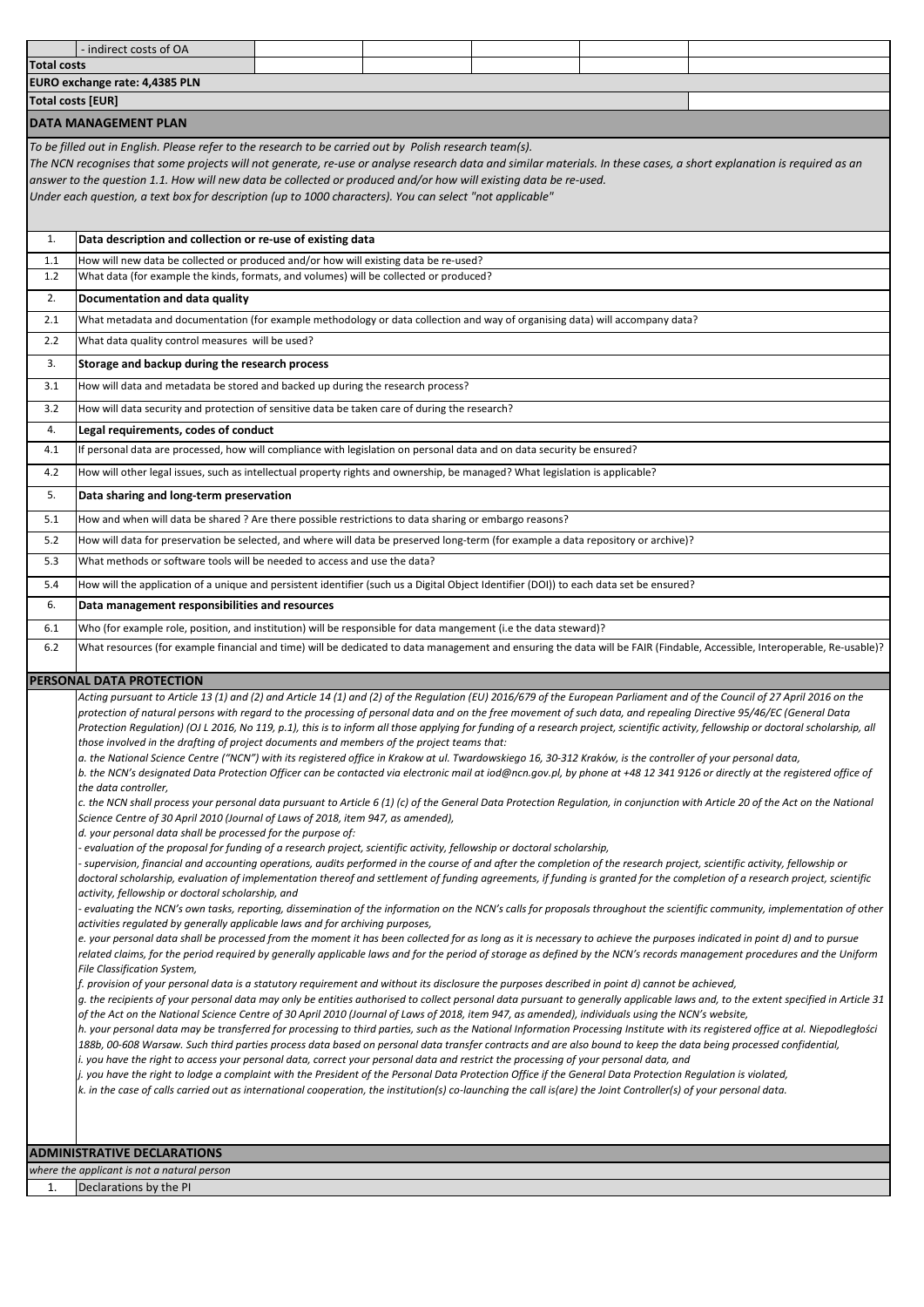|    | I hereby declare that:                                                                                                                                                         |
|----|--------------------------------------------------------------------------------------------------------------------------------------------------------------------------------|
|    | 1. the research tasks specified in this proposal are not and have not been funded from the NCN resources and/or from other sources;                                            |
|    | 2. should I apply for or receive funding of the research tasks specified in this proposal from another source than the NCN, I shall:                                           |
|    | a) in the event that funding is received from the NCN:                                                                                                                         |
|    | - resign from applying for funding from another source                                                                                                                         |
|    | or                                                                                                                                                                             |
|    | notify the authorised representative of the entity acting as the applicant of my resignation from funding of research tasks allocated by the NCN Director or                   |
|    | b) in the event that funding is received from another source:                                                                                                                  |
|    | notify the authorised representative of the entity acting as the applicant of my resignation from applying for funding under this call of proposal organised by the NCN        |
|    | or                                                                                                                                                                             |
|    | resign from accepting funding from other source;                                                                                                                               |
|    | 3. should the proposal be recommended for funding, the results generated during the research project shall be evaluated and published in a journal/journals of international   |
|    | impact;                                                                                                                                                                        |
|    | 4. should the proposal be recommended for funding, I agree to have the project abstract for the general public published on the National Science Centre's and National         |
|    | Information Processing Institute's websites alongside the information on the call's results;                                                                                   |
|    | 5. I have read the rules according to which the decision of the NCN Director is delivered;                                                                                     |
|    | 6. I agree to have the application verified using anti-plagiarism software and the contents of the application placed in the software database; and                            |
|    | 7. I have read the Code of the National Science Center on Research Integrity and Applying for Research Funding and undertake to use it;                                        |
|    | 8. the version of the joint proposal attached to the domestic proposal in the ZSUN/OSF system is identical to the version of the joint proposal submitted on the international |
|    | level.                                                                                                                                                                         |
|    | 9. I am aware that the National Science Centre ("NCN") processes personal data of members of the Polish research team and foreign research team/s revealed in the              |
|    | proposal (and/or annexes thereto) and shall notify thereof all those whose data has been revealed in the proposal (and/or annexes thereto) by providing them with the          |
|    | information on personal data processing;                                                                                                                                       |
|    | 10. should I receive funding, I shall stay at the place and on terms laid down in the applicable Regulations on awarding funding for research tasks funded by the National     |
|    | Science Centre.*                                                                                                                                                               |
|    |                                                                                                                                                                                |
|    |                                                                                                                                                                                |
|    | *for WEAVE-UNISONO: I shall reside in Poland for at least 50% of the project duration period pursuant to the Regulations on awarding funding for research tasks funded by      |
|    | the National Science Centre under international calls carried out as multilateral cooperation pursuant to the Lead Agency Procedure.                                           |
|    |                                                                                                                                                                                |
| 2. | Declarations by the head of the entity / authorised representative                                                                                                             |
|    | I hereby declare that:                                                                                                                                                         |
|    | 1. the research tasks specified in this proposal are not and have not been funded from the NCN resources and/or from other sources;                                            |
|    | 2. should I apply for or receive funding of the research tasks specified in this proposal from another source than the NCN, I shall:                                           |
|    |                                                                                                                                                                                |
|    | a) in the event that funding is received from the NCN:                                                                                                                         |
|    | resign from applying for funding from another source                                                                                                                           |
|    | or                                                                                                                                                                             |
|    | resign from funding of research tasks allocated by the NCN Director or ·                                                                                                       |
|    | b) in the event that funding is received from another source:                                                                                                                  |
|    | resign from applying for funding under this call of proposal organised by the NCN                                                                                              |
|    | or                                                                                                                                                                             |
|    | resign from accepting funding from other source;                                                                                                                               |
|    | 3. should the research project be awarded funding, acting on behalf of the entity I represent, I shall:                                                                        |
|    | a) include the research project in the financial plan of the entity;                                                                                                           |
|    | b) employ the principal investigator and investigators necessary to conduct the research project in compliance with the proposal and terms of the call;                        |
|    | $ c $ employ the principal investigator for the project duration period pursuant to at least a part-time employment contract;                                                  |
|    | d) provide the conditions required for the completion of the research, including access to laboratory/office premises and research equipment required for the completion of    |
|    | the research;                                                                                                                                                                  |
|    | e) provide the project with administrative and accounting assistance;                                                                                                          |
|    | f) supervise the completion of the research project and proper disbursement of project monies;                                                                                 |
|    | 4. should the proposal be recommended for funding, I agree to have the project abstract for the general public published on the National Science Centre's and National         |
|    | Information Processing Institute's websites alongside the information on the call's results;                                                                                   |
|    | 5. I have read the rules according to which the decision of the NCN Director is delivered;                                                                                     |
|    | 6. I agree to have the application verified using anti-plagiarism software and the contents of the application placed in the software database; and                            |
|    | 7. I have read the Code of the National Science Center on Research Integrity and Applying for Research Funding and undertake to use it;                                        |
|    | 8. the version of the joint proposal attached to the domestic proposal in the ZSUN/OSF system is identical to the version of the joint proposal submitted on the international |
|    | level;                                                                                                                                                                         |
|    | 9. I am aware that should the project duration specified in the proposal be extended I shall continue to employ the principal investigator for the entire project extension    |
|    | period pursuant to at least a part-time employment contract.                                                                                                                   |
|    |                                                                                                                                                                                |
|    |                                                                                                                                                                                |
|    | where the applicant is a natural person<br>Declarations by the natural person acting as the applicant                                                                          |